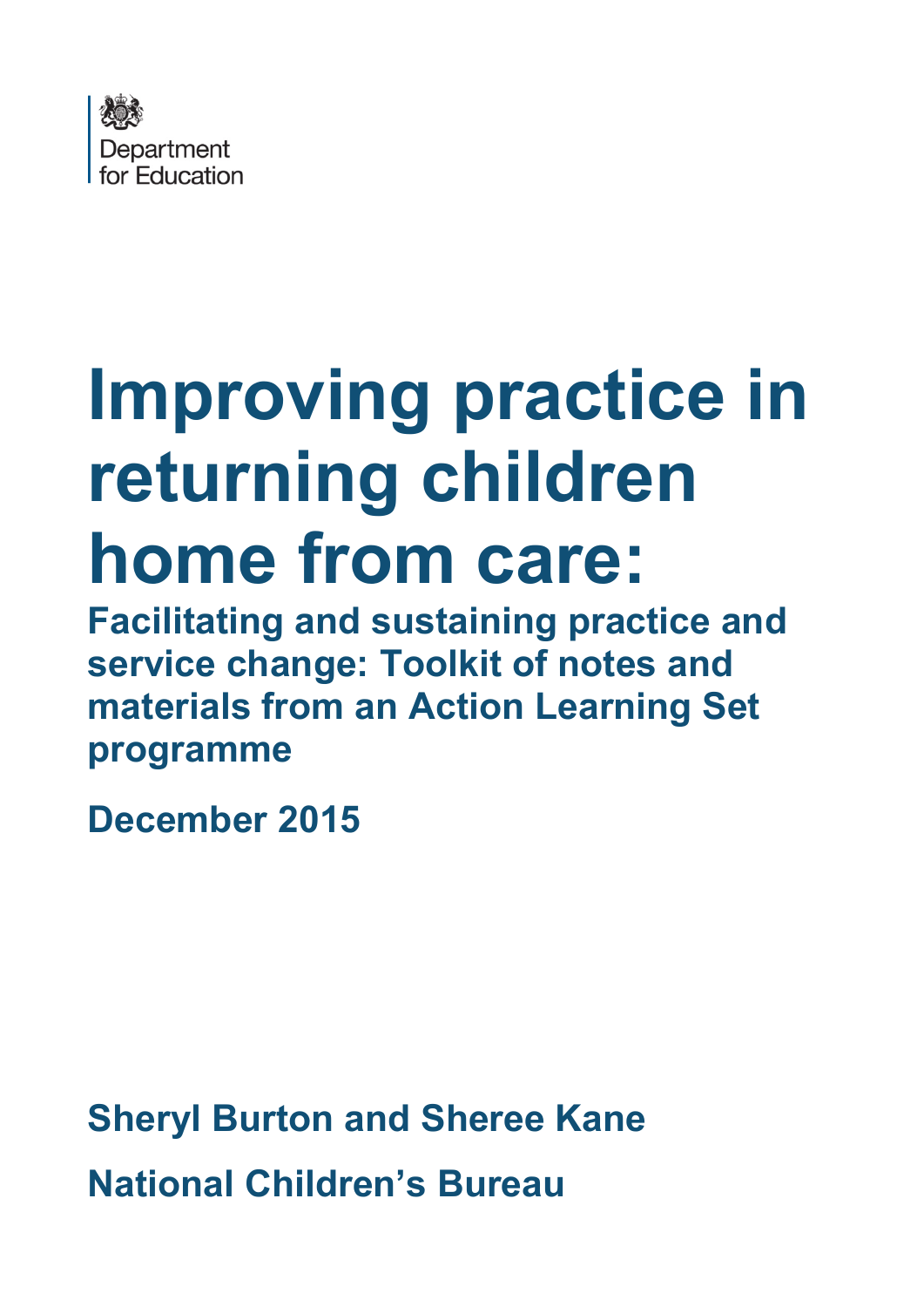# <span id="page-1-0"></span>**Acknowledgements**

Thanks to the Department for Education for funding this work and providing direct input to the Action Learning Set programme on the policy relevant to the reunification agenda.

Other contributors we would like to thank include: Samantha McDermid and colleagues from the Centre for Child and Family Research, Loughborough University; Mandy Wilkins, NSPCC; Dan Berry from the Behavioural Insights Team at the Department of Health; and Dr Karen Stone, who led a session on Coaching for a number of participants. Thanks are also due to colleagues in the National Children's Bureau (NCB) Research Centre who evaluated the programme.

Special thanks to the practitioners and managers from the seven local authorities for being such engaged and committed participants.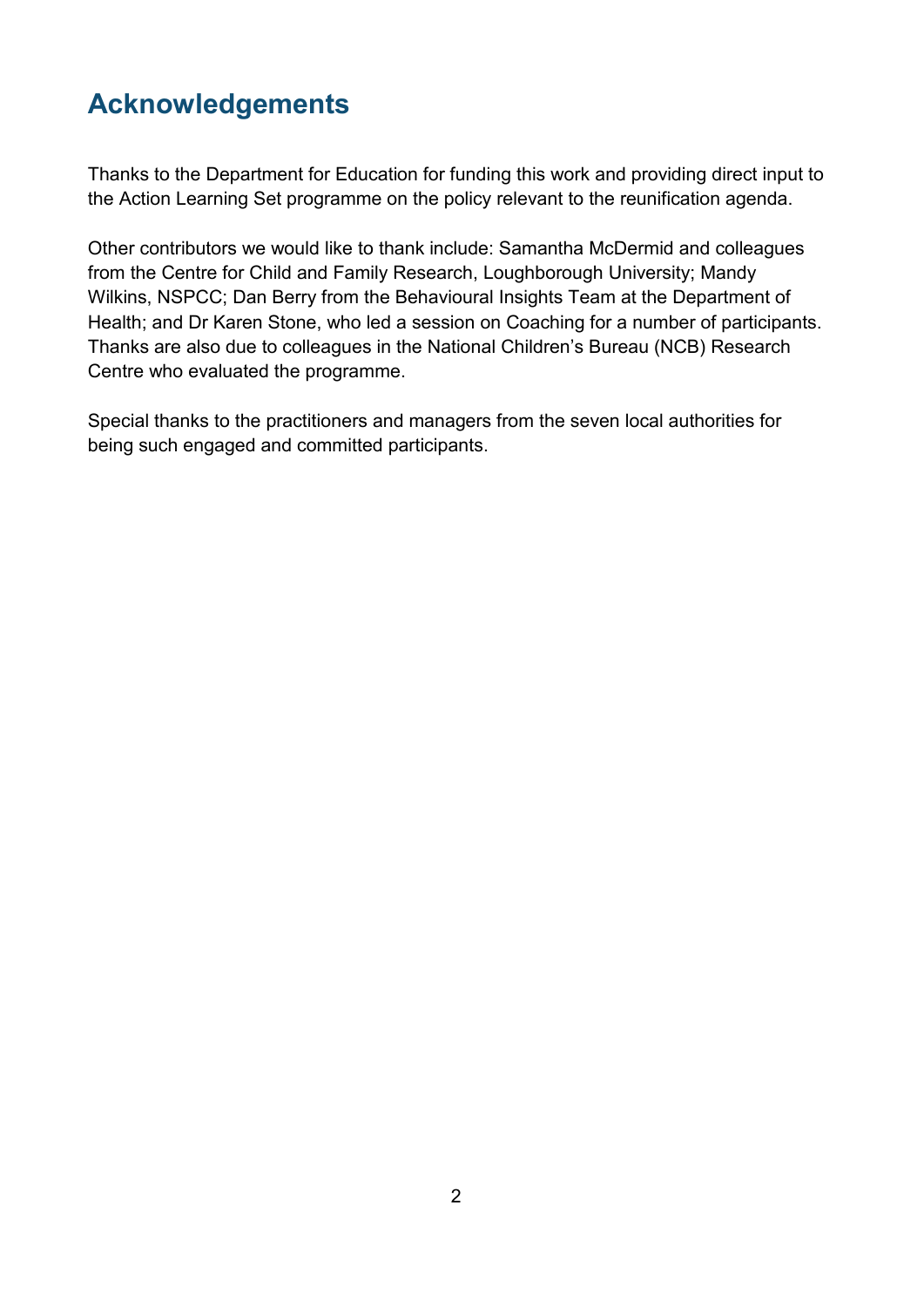# **Contents**

| Acknowledgements                                                                                                                                                                                    | $\overline{2}$ |
|-----------------------------------------------------------------------------------------------------------------------------------------------------------------------------------------------------|----------------|
| List of figures                                                                                                                                                                                     | 5              |
| List of tables                                                                                                                                                                                      | 6              |
| Introduction                                                                                                                                                                                        | 7              |
| Part One                                                                                                                                                                                            | 8              |
| Context                                                                                                                                                                                             | 8              |
| Rationale for the approach                                                                                                                                                                          | 9              |
| Part Two                                                                                                                                                                                            | 11             |
| Starting out: Creating the right environment, enlisting the right people, choosing the<br>right problem                                                                                             | 11             |
| Participants' hopes and expectations for Action learning Set (ALS) programme                                                                                                                        | 13             |
| Summary of what research says about children returning home from care                                                                                                                               | 14             |
| Examples of auhtorities' engagement with data                                                                                                                                                       | 15             |
| Managers and practitioners assessing and reflecting on how local practice and<br>received wisdoms on reunification compare with general evidence: How "true" are<br>these research findings for us? | 16             |
| 3. Creating the vision, agreeing priorities, setting goals                                                                                                                                          | 18             |
| Creating the vision                                                                                                                                                                                 | 18             |
| Creating the vision exercise                                                                                                                                                                        | 18             |
| Agreeing priorities and setting goals                                                                                                                                                               | 19             |
| Priority-setting exercise used in ALS programme                                                                                                                                                     | 19             |
| Making it happen – active implementation and review                                                                                                                                                 | 20             |
| Creating the road maps                                                                                                                                                                              | 20             |
| Sample road maps of ALS participants                                                                                                                                                                | 22             |
| <b>Action Planning</b>                                                                                                                                                                              | 23             |
| Implementation                                                                                                                                                                                      | 24             |
| Changing local practice and culture                                                                                                                                                                 | 27             |
| Culture change tools                                                                                                                                                                                | 28             |
| Reviewing progress post-implementation                                                                                                                                                              | 29             |
| 5. Building and sustaining momentum for the longer term                                                                                                                                             | 31             |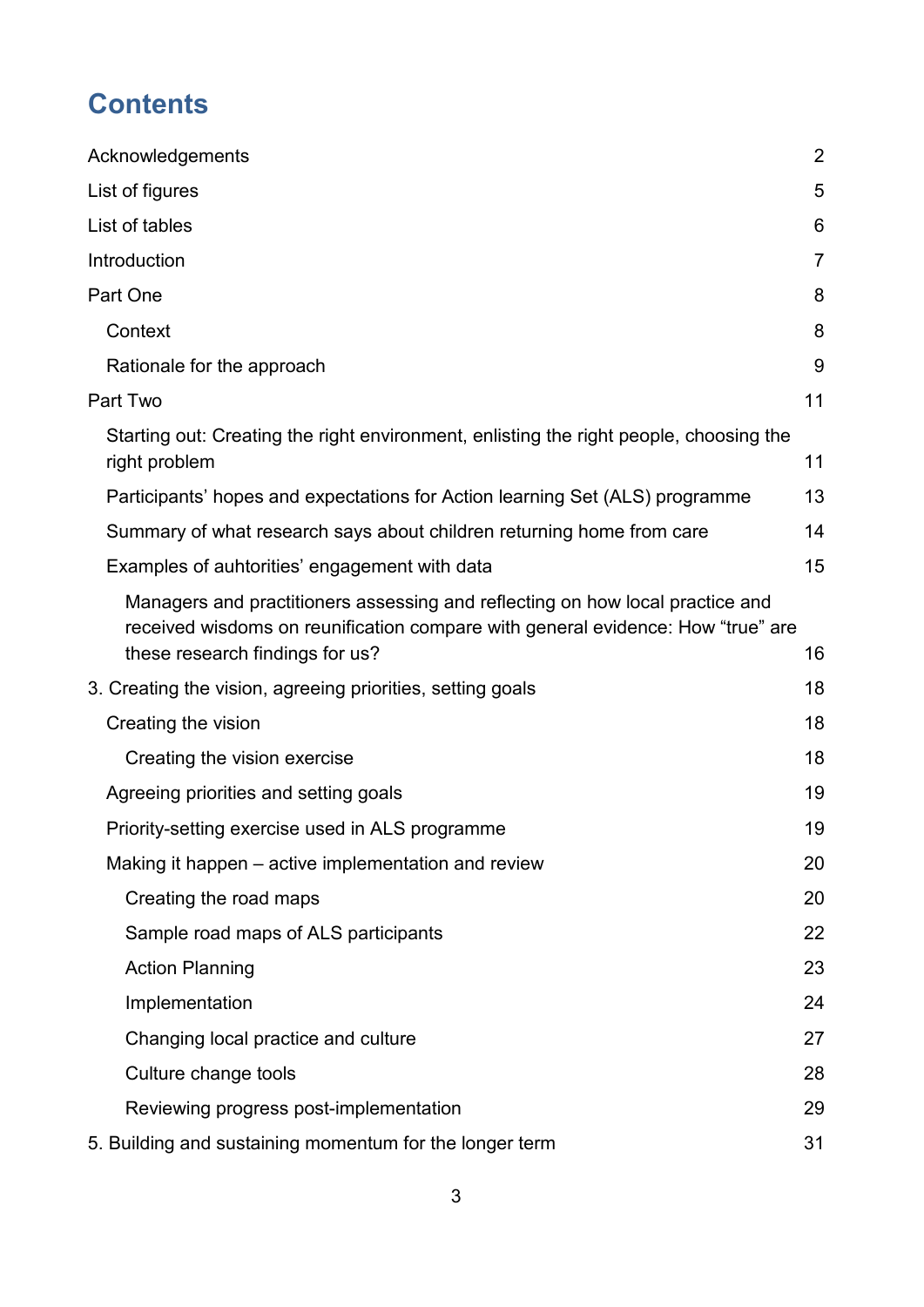[Concluding observations](#page-32-0) 33

[References](#page-33-0) 34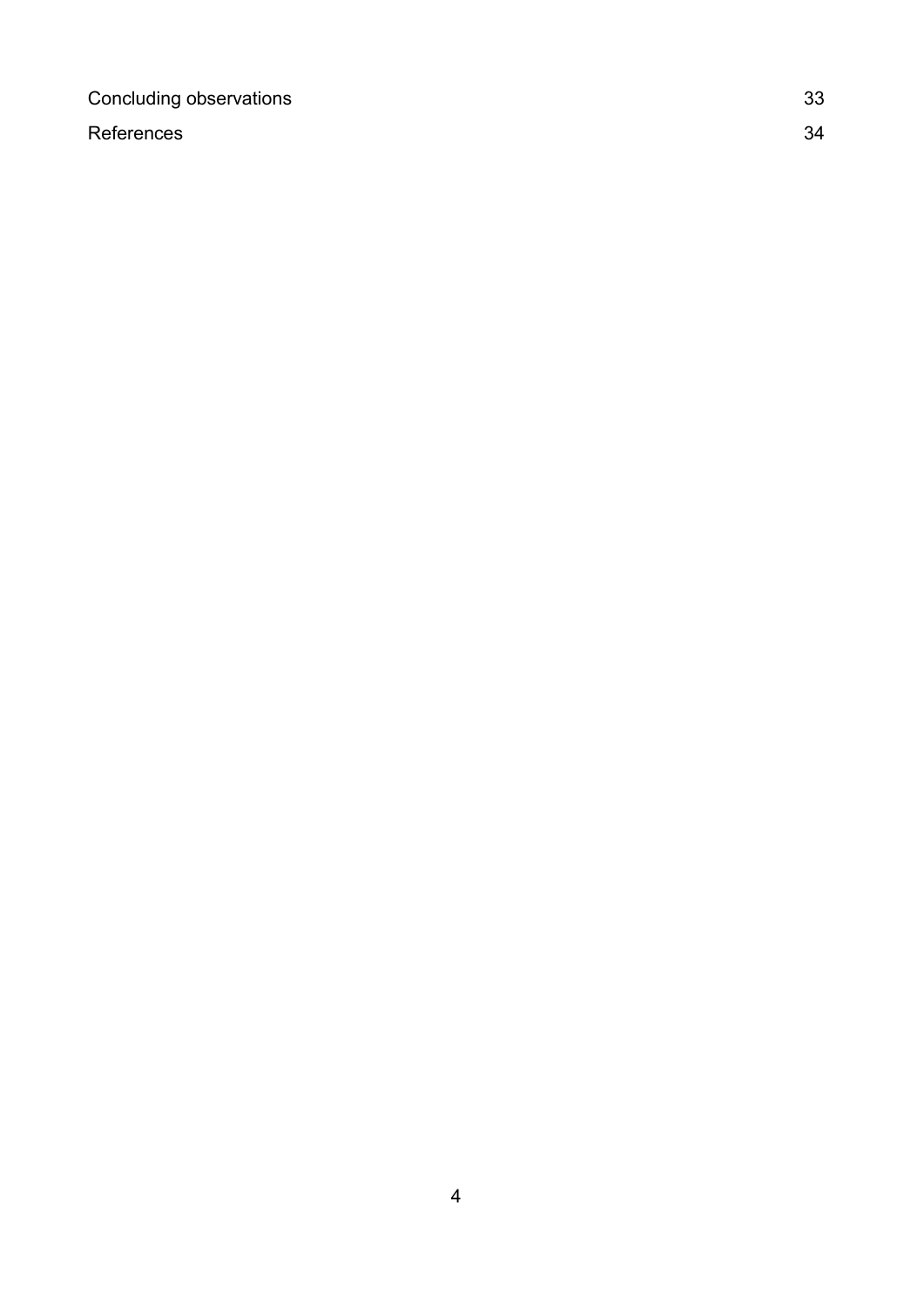# <span id="page-4-0"></span>**List of figures**

Figure 1 **Error! Bookmark not defined.**

Figure 2 **Error! Bookmark not defined.**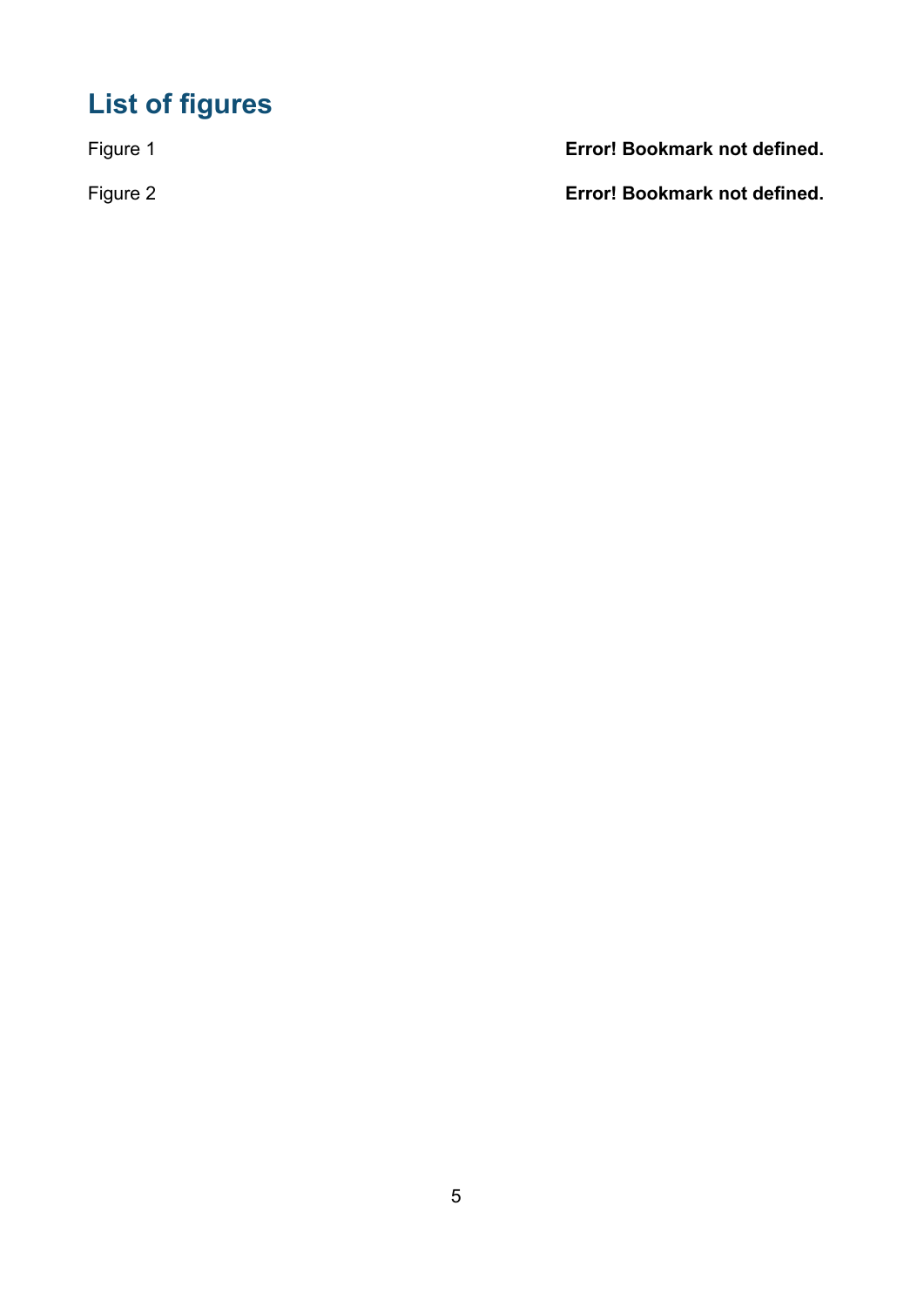# <span id="page-5-0"></span>**List of tables**

| Table 1 | 24 |
|---------|----|
| Table 2 | 27 |
| Table 3 | 30 |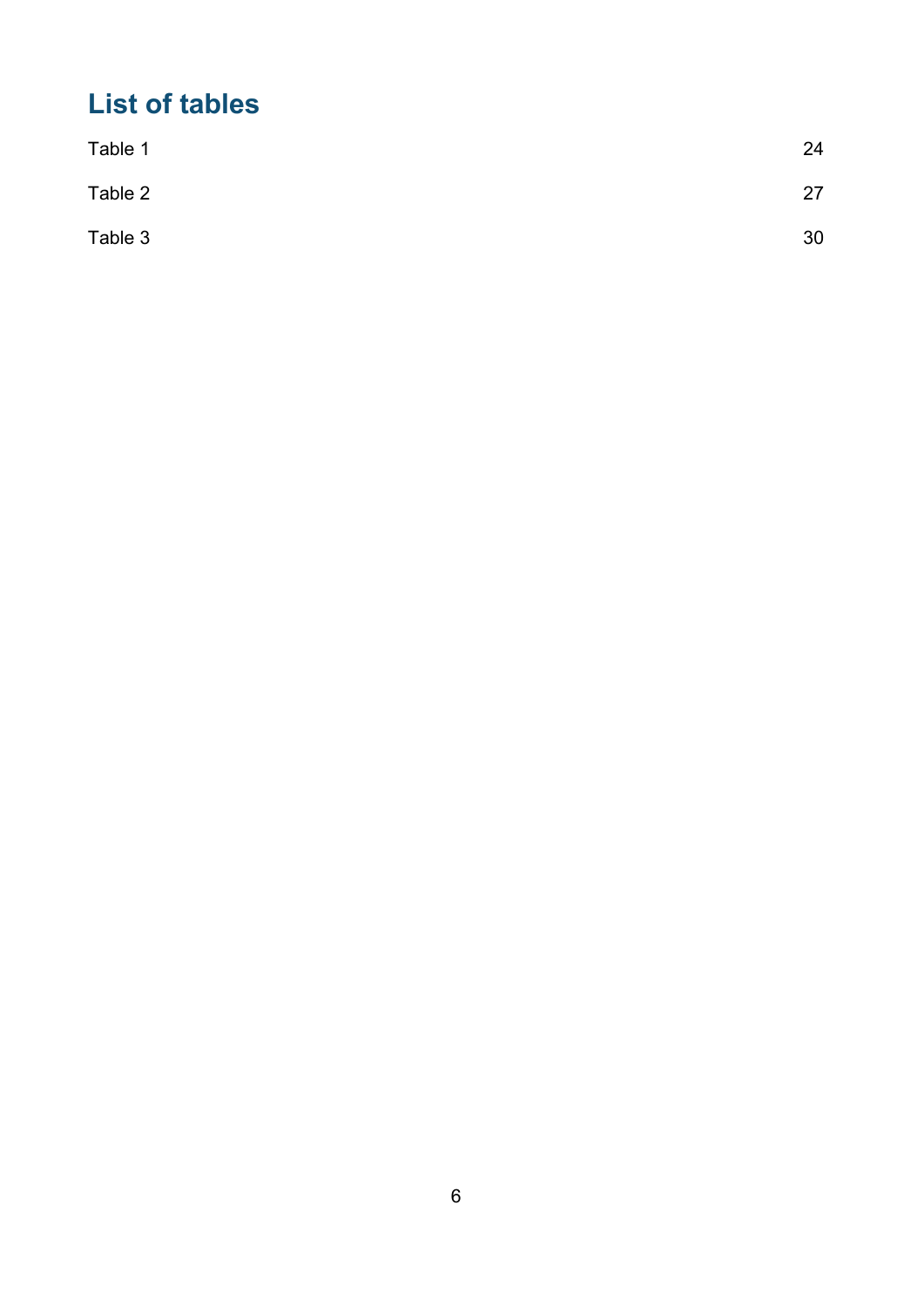# <span id="page-6-0"></span>**Introduction**

#### **Who should read this and what is it for?**

This toolkit provides brief, practical and transferable information and pointers to assist those wishing to review, plan and implement changes in reunification practice at strategic, operational and practice levels.

**Part One** of this toolkit sets the context behind the project *Improving practice in returning children home from care: facilitating and sustaining practice and service change*, and the rationale for the approach that was taken.

**Part Two** concentrates specifically on work done within the action learning set programme aspect of the project and is divided into four sections:

- Starting out creating the right environment, enlisting the right people and choosing the right problems.
- Creating the vision, agreeing priorities for change and setting goals.
- Making it happen active implementation and review.
- Building and sustaining momentum over the longer term.

Each of the four sections will describe how some of these issues were handled within the programme, illustrated by example tools and exercises that we used in the sessions and by the participating local authorities in their change efforts.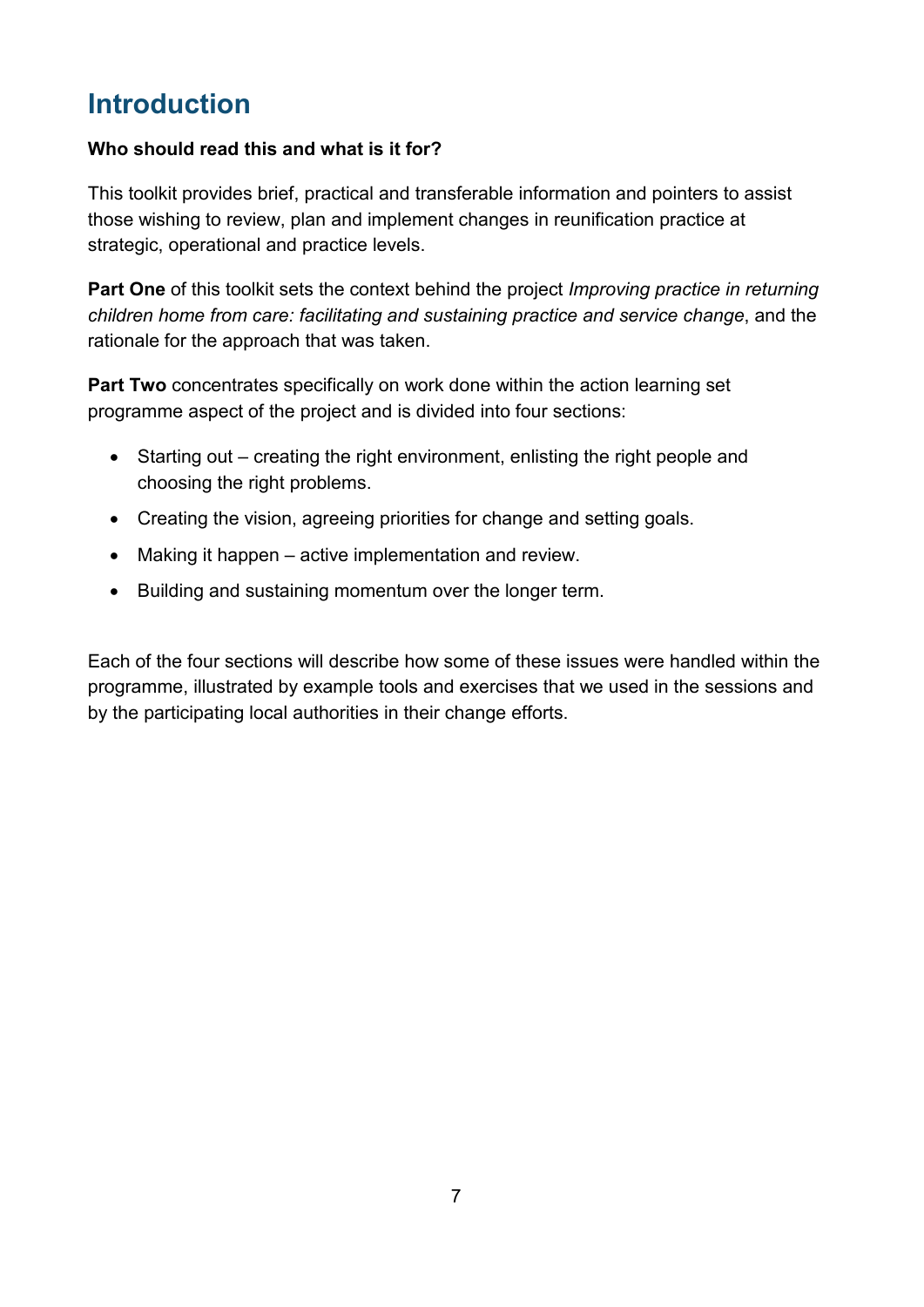# <span id="page-7-0"></span>**Part One**

## <span id="page-7-1"></span>**Context**

<u>.</u>

*"Reunification should be planned with a view to permanence – approached with caution and with concern to ensure the qualities of the best possible care that we should seek for every child"*

Boddy, J (2013) Understanding Permanence for Looked After Childen: A review of research for the Care Inquiry, London: the Care Inquiry

Return home or reunification<sup>[1](#page-7-2)</sup> as it is also known, is the most likely permanence option for many looked-after children, however practice in this area must improve to ensure that reunification is safe and sustainable. The most recent research on reunification (for example, Farmer et al, [2](#page-7-3)011; Wade et al, 2011)<sup>2</sup>, as well as Department for Education data (DfE September 201[3](#page-7-4))<sup>3</sup> points to a high risk of reunification breakdown and in some cases repeat abuse or neglect where children return home. In one study, almost half (47%) of children who returned home re-entered care or accommodation and a third of the experiences of these children were found to have been of poor quality. Research also shows wide variations between local authorities with regard to their practice in this area, not only in terms of quality, but also in the amount of resources allocated to reunification work (Thoburn et al, 2012 and SCIE Briefing no 42, Returning children home from public care).[4](#page-7-5)

At the same time, the evidence points to critical factors in ensuring successful return home from care. It indicates a need for more rigour in assessment, decision-making, planning, monitoring and review, as well as high quality intensive support for children, parents and the wider family before, during and after children return home.

Whilst reunification is the most likely outcome for many looked-after children, research and policy in this area has been relatively sparse until recently. Recognising the need to

<span id="page-7-2"></span><sup>1</sup> Definition of return home informed by the Department for Education's *Improving Permanence for Looked after Children Data Pack* (Department for Education, 2013): *By using the term(s) return home/reunification we mean*  where a child ceases to be looked after by returning to live with parents or another person who has parental *responsibility. This includes a child who returns to live with their adoptive parents but does not include a child who becomes the subject of an adoption order for the first time, nor a child who becomes the subject of a residence or special guardianship order.*

<span id="page-7-3"></span><sup>2</sup> Farmer, E et al (2011) *Achieving Successful Returns from Care: What Makes Reunification Work?*, London, BAAF Wade, J., Biehal, N., Farrelly, N. and Sinclair, I. (2011) *Caring for abused and neglected children: Making the right decisions for reunification or long-term care*, London: Jessica Kingsley.

<span id="page-7-4"></span><sup>3</sup> Department for Education (2013) *Improving Stability of Care Placements for Looked After Children Data Pack*, London: Department for Education. [https://www.gov.uk/government/publications/improving-permanence-for](https://www.gov.uk/government/publications/improving-permanence-for-looked-after-children-data-pack%20from%20SSDA903%20returns.Uses)[looked-after-children-data-pack](https://www.gov.uk/government/publications/improving-permanence-for-looked-after-children-data-pack%20from%20SSDA903%20returns.Uses) [from SSDA903 returns.](https://www.gov.uk/government/publications/improving-permanence-for-looked-after-children-data-pack%20from%20SSDA903%20returns.Uses) 

<span id="page-7-5"></span><sup>4</sup> Thoburn J, Robinson J, and Anderson B. (2012) *Returning children home from public care*, Research Briefing 42, Social Care Institute for Excellence. <http://www.scie.org.uk/publications/briefings/briefing42/> SCIE Briefing no 42 *Returning children home from public care* (see Thoburn et al above).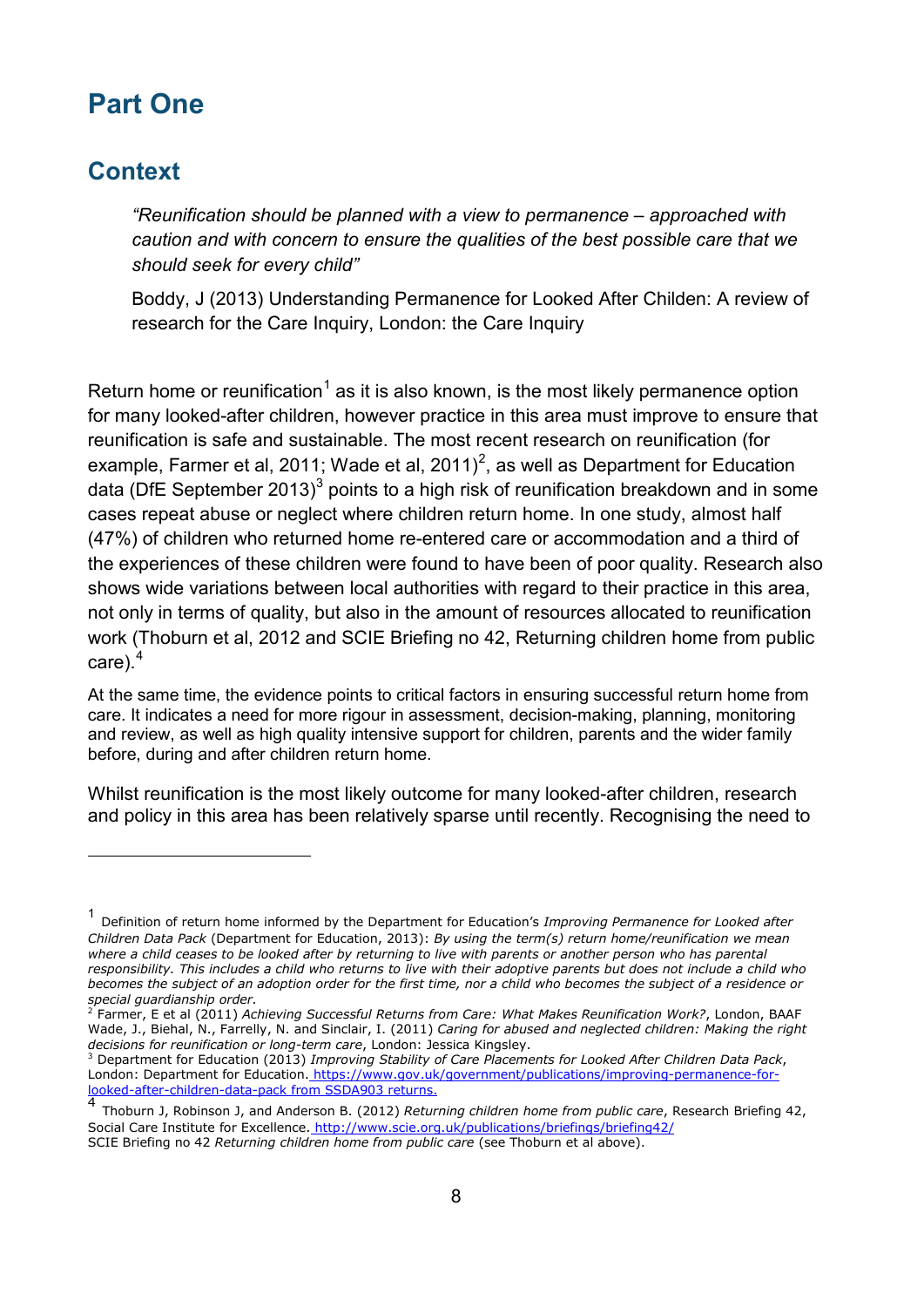understand how research findings could be translated into effective practice for this group of children and their families, the Department for Education commissioned the National Children's Bureau (NCB) and the Centre for Child and Family Research at Loughborough University to undertake a research and practice development project aimed at improving reunification practice. The research aimed to identify key success factors that need to be in place for local authorities to be able to utilise existing research evidence on 'effective practice' in the development and implementation of policy and practice.

As part of this research, the Department for Education also commissioned NCB to undertake practice development work with the same local authorities. This comprised of a learning set programme: a series of four semi-structured seminars delivered to staff across three tiers of the participating authorities. Representatives from practitioner, operational and strategic management level formed the local authority groups. It was hoped that targeting this vertical cross-section across the tiers would ensure that the experiences and concerns of key people would be reflected in any emerging plans for change, lead to more informed, fully sense-checked plans as well as creating a small pool of potential champions and change makers operating at different levels of local children's services.

## <span id="page-8-0"></span>**Rationale for the approach**

The NCB-facilitated Action Learning Set (ALS) programme adopted a semi-structured rather than pure action learning approach. The rationale was that this was a time-limited venture; participants were coming from a wide range of authorities and levels and with a diverse set of circumstances and concerns. It was also a large group to work with so we took the view that a degree of structure and some external input would benefit pace and focus. We also drew on our knowledge of various initiatives and approaches which had developed to facilitate greater engagement between researchers and practitioners – such as Research in Practice, Making Research Count and the Social Care Institute of Excellence (SCIE).

Additionally, while we have only limited knowledge of the relatively new and emerging field of implementation science, some of the principles and tenets resonated with NCB's approach to practice improvement. Our approach to the ALS programme placed a strong emphasis on participant responsiveness, involving participants before and during the ALS programme to learn their key concerns and their response to – and ideas on – activities they wished to incorporate. The learning sets also engaged with staff at different levels, directly working with staff from three tiers of their authority. Furthermore, through exercises, prompts, questions and direct suggestions, participants were themselves encouraged to engage directly with other key stakeholders in their local areas.

Another feature of the approach resonant with implementation science and change management was the deployment of a range of strategies to facilitate follow-through. The use of a learning set was in itself a tool and mechanism for assisting the implementation process. The group experiences afforded by the learning set allowed participants to reflect, seek and provide assistance with problems and to offer constructive challenge to each other. Additionally, participating authorities were encouraged to locally use the ideas, tools, exercises and the overall approach in either their original or adapted form as befitted their local context and needs.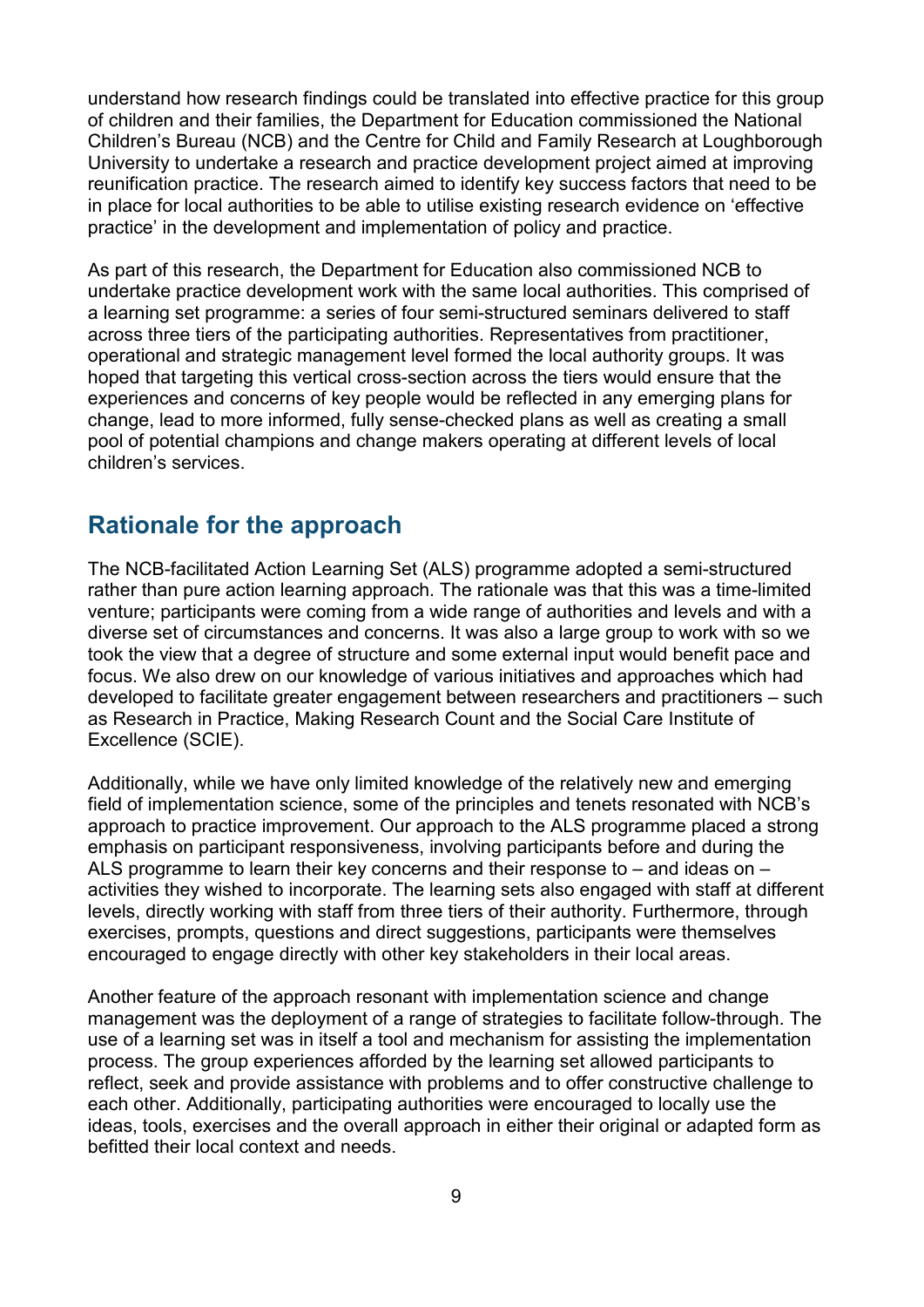At the end of the ALS programme, the participants were asked to give in-depth feedback about the programme. The evaluation evidence generated from authorities has been analysed to identify lessons arising from participants' experiences to inform future developments. The report of the evaluation<sup>[5](#page-9-0)</sup> of the ALS programme is published alongside this toolkit. The evaluation, conducted only a few months after the end of the programme, confirmed that changes had occurred, primarily at practice and policy level. Promisingly, some changes more directly impacting on children and families were also picked up. For example, a number of authorities implemented changes focused on involving parents in reunification. Achievements included the adaptation of supervision record sheets to include parental involvement, and the establishment of a new social work post, involved in all potential reunification cases, with a sole remit of working with parents.

Some authorities wanted to target their efforts at improving support for families when children or young people return home. These areas had made some progress, for example, by reviewing the support packages for families or working with Independent Reviewing Officers (IROs) to ensure that appropriate support is included in plans and then provided for children and families regardless of whether they return home or remain in a placement.

This toolkit captures and shares the experiences and learning of us as facilitators and that of the managers and practitioners from the seven authorities who took part. The overall approach to the programme as well as some of the materials and tools used within the semi-structured learning sets themselves are shared on the basis that these are potentially useful tools for practice development at local level. It distils learning points from their attempts to stimulate and introduce new ideas and changes to practice and the strategic level processes and systems.

-

<span id="page-9-0"></span><sup>5</sup> *Buckley E; Edwards* **A (2015).** *Improving Practice in Respect of Children who Return Home from Care: Evaluation report on the Return Home from Care learning set programme***. London: Department for Education**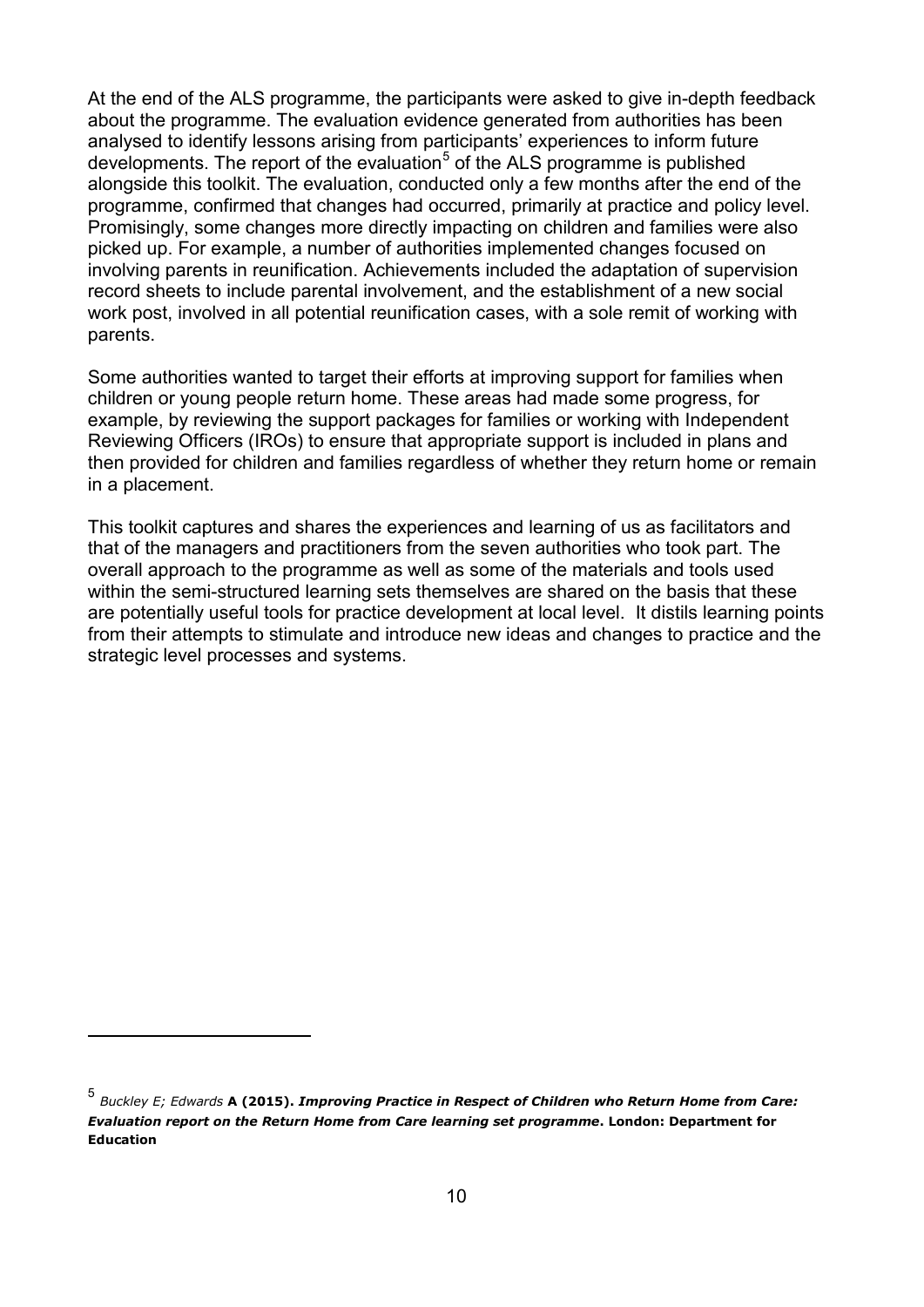# <span id="page-10-0"></span>**Part Two**

-

## <span id="page-10-1"></span>**Starting out: Creating the right environment, enlisting the right people, choosing the right problem**

"*Action Learning (AL) focuses on critical problems whose solution is highly important to an individual, a team, or an organisation. AL is most appropriate where the problem is complex, the desired outcome is vague, and the solution is uncertain or unknown. In addition, the problem should be complicated enough to provide learning opportunities, knowledge building, and the development of specialised*  skills." (Freedman 2011)<sup>[6](#page-10-2)</sup>

The Action Learning Sets (ALS) brought together social care staff from a wide crosssection of local authorities each experiencing their own set of challenges, with each local authority fielding three staff each across three tiers. Recruitment from a diversity of local authorities was seen as vital to ensuring that the learning would have relevance to a reasonably wide audience. Our experience and expectations for the programme were in line with the SCIE finding that "robust evidence of what works in promoting research use in social care is limited," (SCIE Knowledge Review [7](#page-10-3))<sup>7</sup>. SCIE goes on to suggest that a "whole systems approach for enhancing research use in social care may be a positive way forward."<sup>[8](#page-10-4)</sup>

While the approach used by us in the ALS programme is some distance away from applying a whole systems approach, it is informed by the idea that strategies, systems and change efforts are more likely to succeed if there is coherence, and different parts of the system are trying to work to maximise harmony and to minimise conflict. The approach was also based on the view that the actions of individual professionals are heavily influenced by the tone set by and the attitudes of senior managers, which in turn shape the organisational culture, determines what is prioritised; and influence the environment, the degree of openness to ideas from elsewhere and perceptions of such things as research and their relationship to practice. All of these factors, taken together, heavily influence the actions of individual professionals.

In brief, the underpinning assumptions to our approach were that:

<span id="page-10-2"></span><sup>&</sup>lt;sup>6</sup> Freedman, A.M (2011) *Using Action Learning for Organisational Change*. OD paractitioner.Vol43.no2<br><sup>7</sup> Walter et al (2004) *Improving the use of research in social care practice*. SCIE Knowledge Review 7

<span id="page-10-4"></span><span id="page-10-3"></span><sup>8</sup> Whole systems approach: way of thinking which suggests that to understand an area of practice, we need to look at more than single individuals or single organisations acting in isolation. Instead, we need to examine the interconnections and relationships between different people and organisations, and any potential synergy or conflicts between them, within the whole social care system.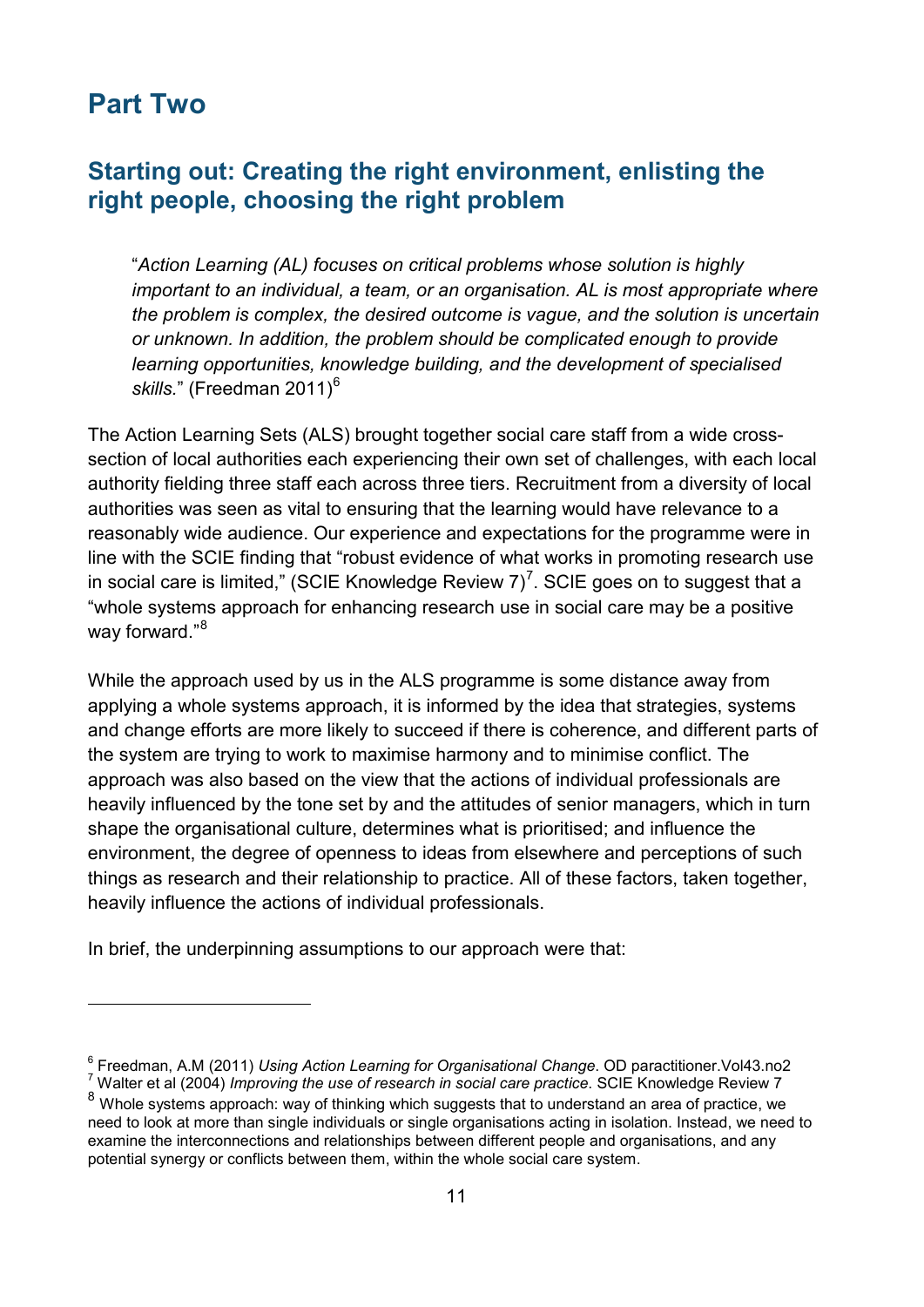- Sustainable practice change requires a longer-term multi-level approach, involving strategic and middle managers and front-line practitioners.
- All local authorities have something to learn and something others can learn from regardless of their performance data.
- The programme design and content must take account of factors which influence take up, adherence and implementation, most notably paying attention to how a programme is delivered rather than just what is delivered.
- Participant engagement is critical with success dependent on such factors as participants having a high degree of say in whether or not they participate, and a programme being delivered in dynamic way with plenty of participant input, drawing on their own experience and expertise.
- Whilst practitioner engagement is critical to any change effort, organisational and managerial attitudes and culture are equally, if not more, important.
- Exposure to practice issues is likely to produce more effective developments in organisational policy and strategy.
- External support is often limited and short-term so any change must be sustainable in its absence. Thus the model pursued has to place emphasis on actions and priorities determined, be designed and owned by participants, and be incorporated with minimal support.
- Change is unlikely to be a linear process. Participants need to be supported to sustain motivation and helped to identify strategies for dealing with efforts which stall or relapse.

In designing the ALS programme, we thought carefully about how to encourage a focus on local or individually-defined problems and then working to identify desired outcomes, potential solutions and routes to achieving them. We wanted to avoid and mitigate against a 'top down' approach and the general tendency to rush to uniform prescriptions and solutions for all without a clear understanding of the particular problem for the participating individual or area. We anticipated that while most or even all local authorities were likely to have similar areas of concern and themes, the salience and urgency would vary between authorities and between different sections of the same authority. We were dealing with a diverse set of authorities that we knew were at different points on the performance spectrum overall; would have variable performance, experience and expertise in some specific aspects; and would have differing organisational contexts and priorities. For example, some authorities in our sample were emerging from special measures while others were handling the process of merging with another authority. The achievement for each authority would thus have to be judged in relation to their own starting point, not through measurement against an externally set goal or expectation.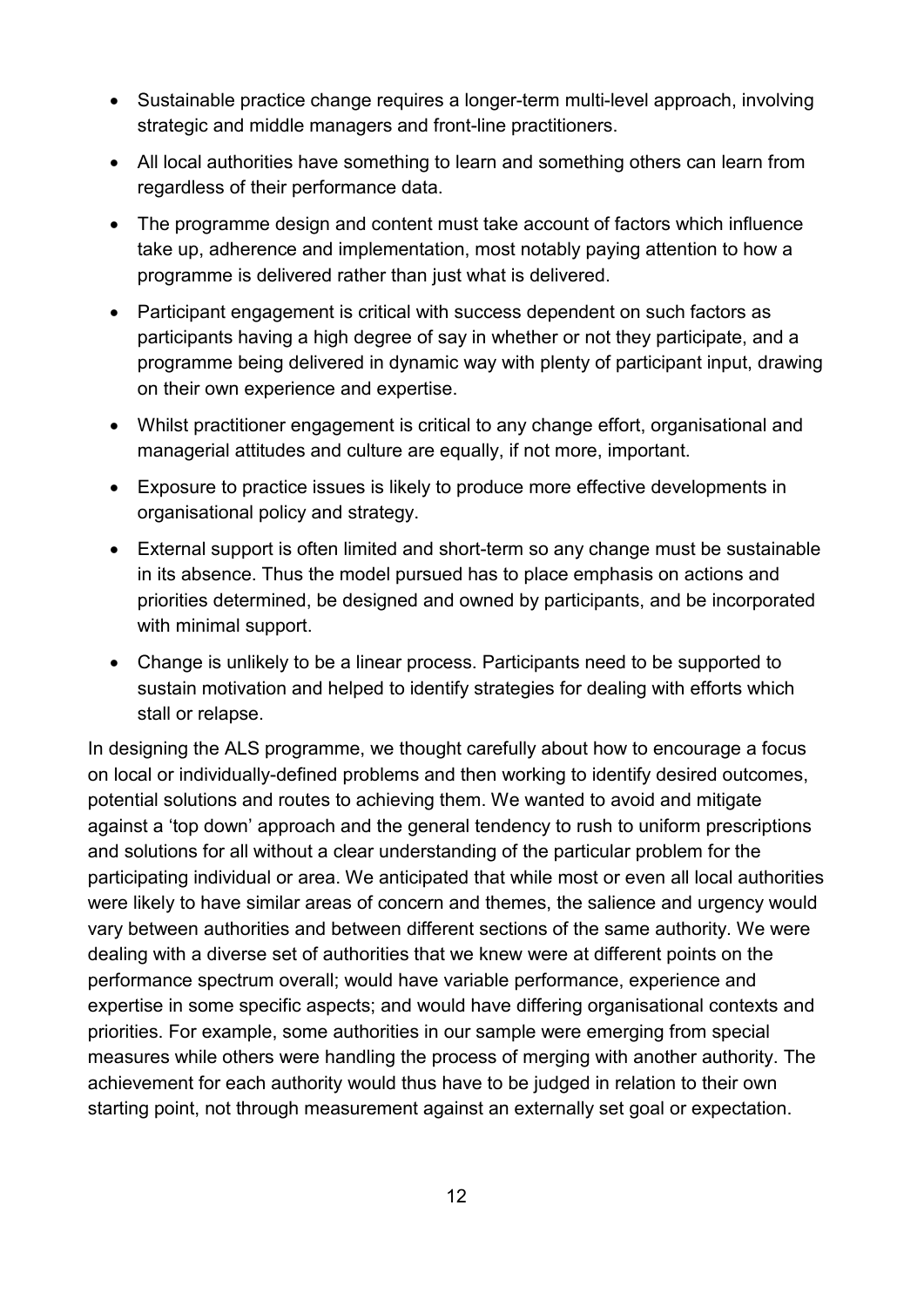As is common in training and development activities, participants were asked to identify their particular hopes and expectations for the programme. This was to help us to identify any major differences between what we had to offer and their expectations, misalignments between participants' expectations and those of the senior managers who'd agreed for the authority to participate, as well as to facilitate joining and ownership and help us to be responsive to need over the course of the programme.

# <span id="page-12-0"></span>**Participants' hopes and expectations for Action learning Set (ALS) programme**

As we'd anticipated, the issues that the local authorities hoped to address through participation in the Action Learning Sets (ALS) were across a spectrum and covered both content and process issues.

Participants from each local authority worked on defining the specific problems they wanted to work on and selected priority areas on which to focus. The action learning set programme supported participants in doing this.

#### **Process issues:**

- **Addressing cultural change** this was by far the most common theme. Participants talked of the need to convince practitioners and other key players of the benefits and possibilities, and giving them confidence and inspiration.
- **Taking solid evidence back to the authority to promote change** a need for proof of what was key and evidence that would help to drive and sustain impetus.
- **Opportunity to focus in depth on tackling one area of practice** in the context of often being over-stretched and having to balance between sets of wide and competing demands. This was seen as especially important for small authorities where senior roles often cover a greater diversity of functions.
- **Learning from success stories** and what has worked in other authorities while at examining and reflecting carefully on what is working in own authority.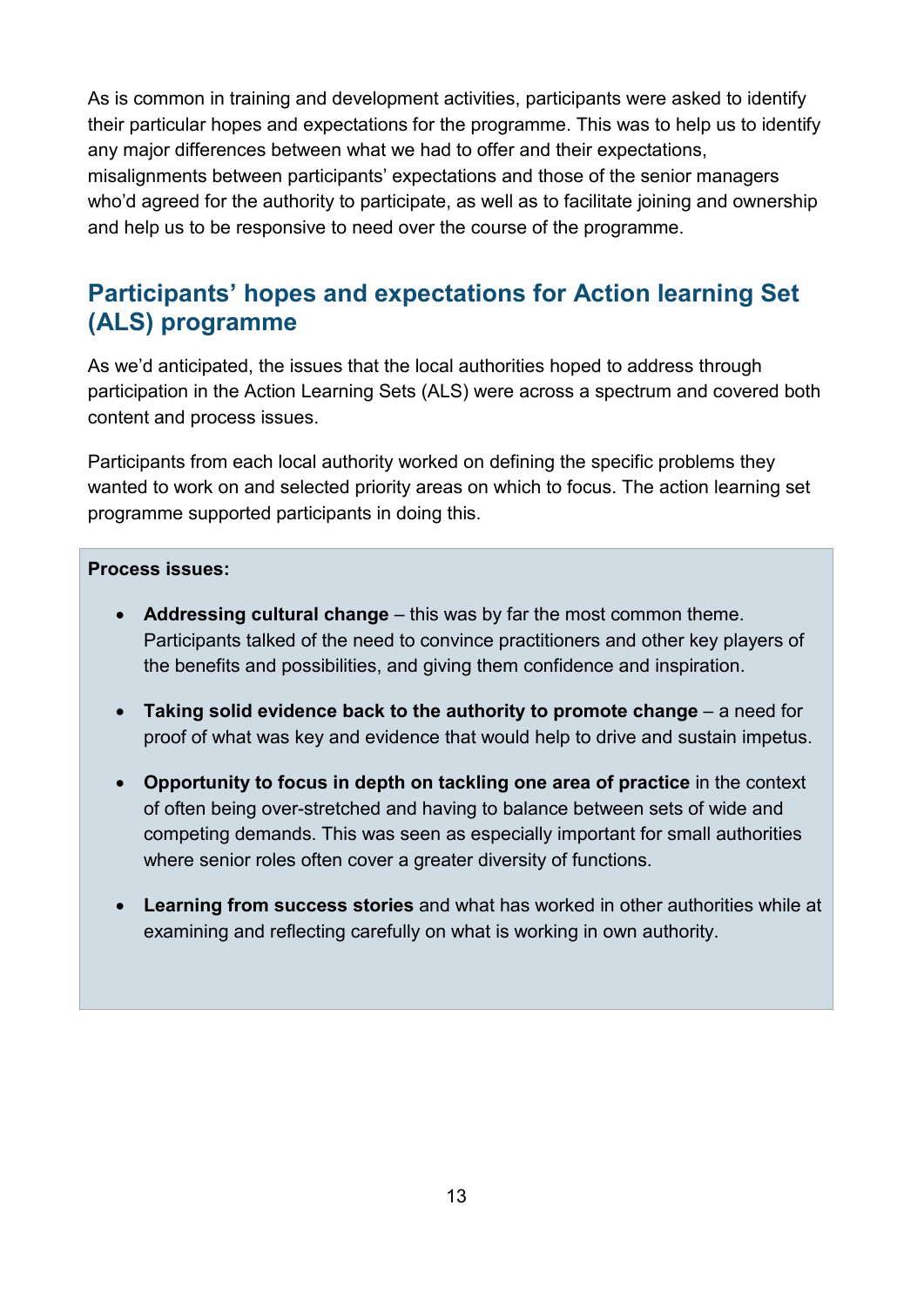#### **Specific content issues**

<u>.</u>

- **Improving assessment, preparation and support after a child has returned home to their family** – e.g. better preparation and awareness of the challenges when the child gets home; ensuring monitoring/support looks beyond initial "honeymoon" period, recognising that the child is likely to be keen, greater vigilance/monitoring and support afterwards.
- **Child's voice** evidence on what is important for children and incorporating this focus into local practice and guidance.
- **The Independent Reviewing Officer (IRO)** their role in the process.
- **Children accommodated under s20 of the Children Act 1989**: exploring strategies for better management of returning home children where local authorities do not share parental responsibility and where a parent or other person with parental responsibility can remove the child from the accommodation**.**

Participants received presentations and opportunities to read and discuss the evidence from research (national and international)<sup>[9](#page-13-1)</sup> and data from DfE data pack on placement stability and children returning home<sup>10</sup>.

## <span id="page-13-0"></span>**Summary of what research says about children returning home from care**

- Most likely but increasingly regarded as "least successful" permanence option for maltreated children (Thoburn et al 2012).
- Lack of evidence based assessment and decision-making (Turney et al 2011; Farmer et al 2012).
- Poor support post-reunification: "quality of practice frequently deteriorates, or intensive services end too soon, to be replaced by a form of monitoring with no clear purpose" (Thoburn 2009).

<span id="page-13-1"></span><sup>&</sup>lt;sup>9</sup> Appendix A of Dryden G et al (2015), *Improving practice in respect of children who return home from care*. Department for Education

<span id="page-13-2"></span><sup>&</sup>lt;sup>10</sup> Department for Education (2013) *Improving Permanence for Looked After Children Data Pack*. London: Department for Education.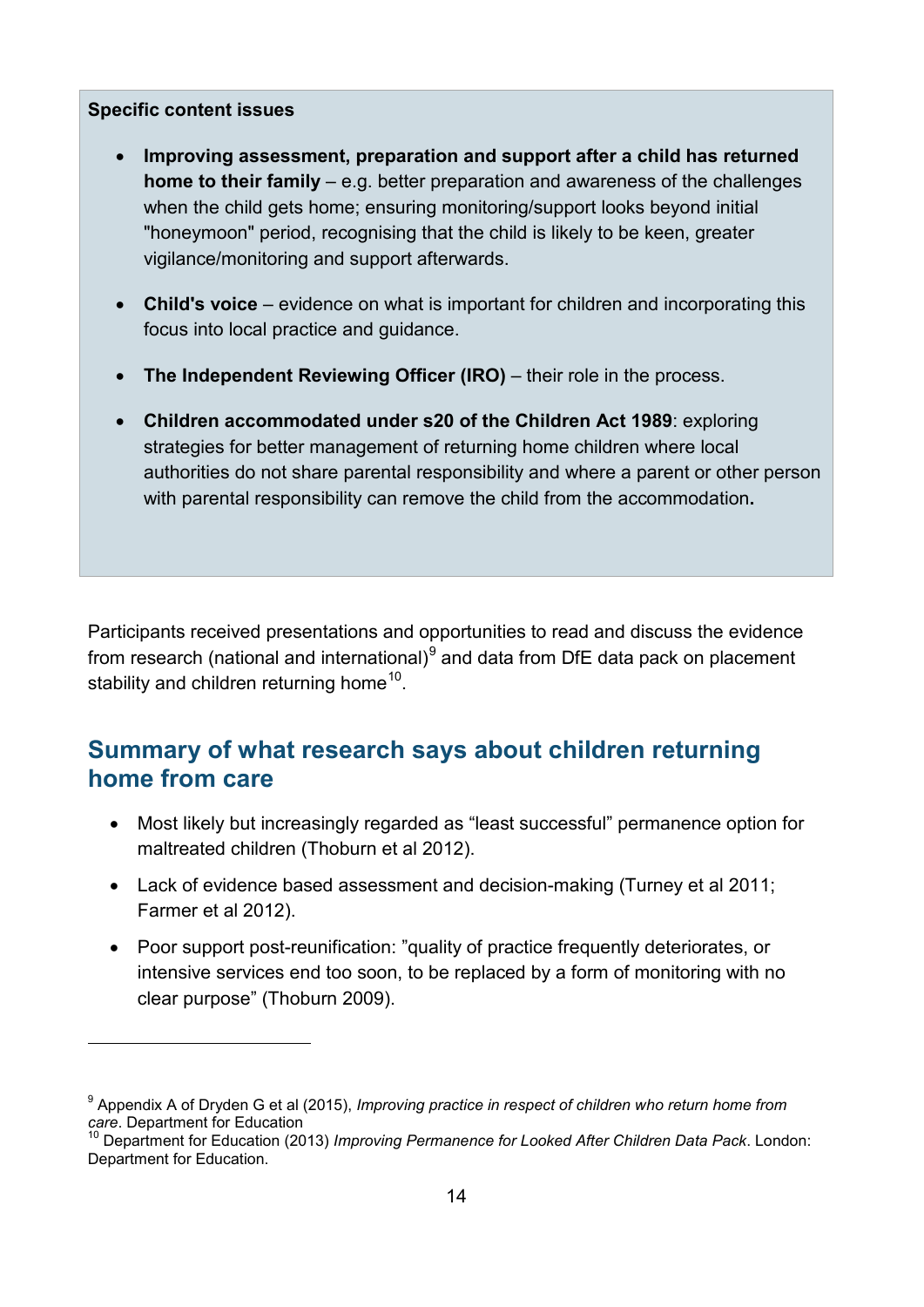- High risk of return breakdown and repeat abuse or neglect when children are reunified (Farmer et al, 2008; Wade et al, 2011).
- Revolving door experience for many children: some studies report between a third and a half re-enter care. In one study, 47% had re-entered care at least once at the two-year follow-up point, rising to 65% at five-year follow-up (Farmer et al 2008,2011).
- High variation across authorities in: rates of reunification; outcomes; quality of practice and resource allocation (Farmer et al 2008; Wade et al 2011; Biehal et al 2007).
- Key to success: quality care planning; gradual/phased return home; services to help parents overcome the difficulties that led to their child(ren) being taken into care (Farmer et al 2008; Wade et al 2010; Thoburn et al 2012).

Participants applied their local knowledge and experience to general research findings to inform their thinking and further sharpen their focus. The work they did back in their own local authorities included data-finding quests and carrying out surveys and interviews of practitioners and managers within their own and other services. This was both to increase their facility with data and also to try to get behind the data – an effort to better understand what might be happening and a recognition that the quantitative data could only provide indicators, not illumination.

Participants understood that the practice behind such data could be good, bad or indifferent – the result of the impact of a good practitioner or service or simply the redrawing or redesignation of the boundaries and thresholds governing a particular issue. Getting to the story behind the data and surfacing explanations for apparent good or bad figures is essential information for development and change. Additionally, questions, who asks them, and the way they are framed can have a significant impact on the profile and value attached to a particular concern.

These quests served the dual purpose of helping with problem definition and sowing the seeds for, and even stimulating, change through raising the profile and awareness of the issue of reunification and offering the opportunity to engage with other key players.

## <span id="page-14-0"></span>**Examples of auhtorities' engagement with data**

**Exploration of past and current performance around reunification**. One authority saw understanding of this as a key facet in improving their reunification offer. To that end, they carried out an exercise to establish the correlation between the number of lookedafter children where the plan for permanence within the care plan was reunification, with the average number of children who ceased to be looked after and returned to family (or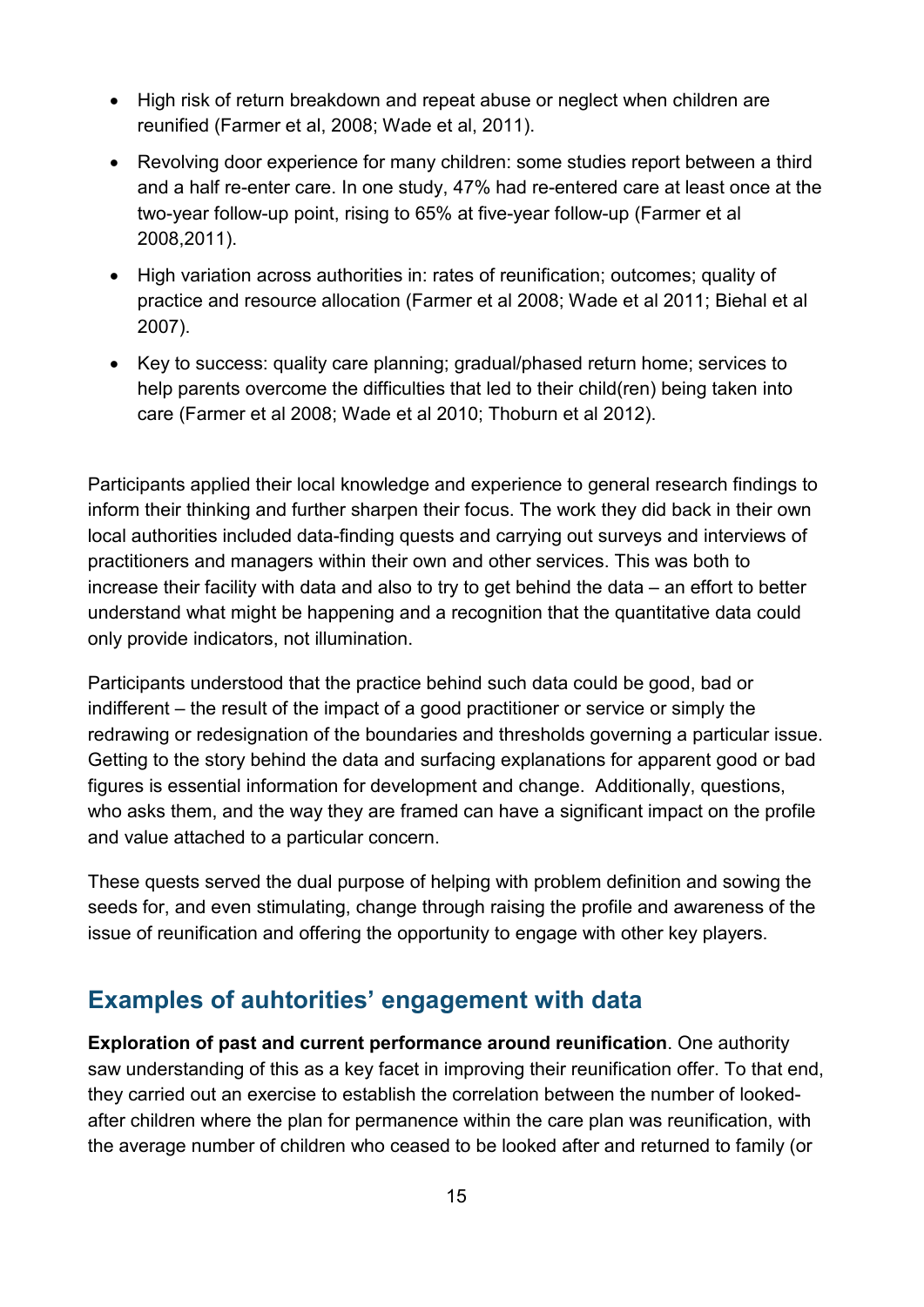another person with parental responsibility). This highlighted a considerable mismatch with only 12% of care plans citing reunification, and on average 45% of children returning to family. This led them to undertake further analysis of the cases where children 'ceased to be looked-after' within their six looked-after children teams to establish whether there were differences in approach/performance across the teams – that work is ongoing and will inform further developments.

**Steps to increase engagement with and use local data** were taken by another authority. The local authority identified a need to establish a baseline for performance and realised that there had to be some work on coding tables (for social workers to complete) in order to get any meaningful information, and are now progressing this. They also did some initial analysis looking at the breakdown profiles of those children who had experienced repeat re-entry to care/accommodation. This confirmed for the local authority that they did not prematurely return children home without support. The local authority also decided to develop a performance measure to monitor, on a monthly basis, those children who re-entered care/accommodation less than three months after returning home. After early nil returns, the authority are now broadening the criteria. In addition, the authority are part of a google data group through which they are seeking comparison data with other authorities.

#### <span id="page-15-0"></span>**Managers and practitioners assessing and reflecting on how local practice and received wisdoms on reunification compare with general evidence: How "true" are these research findings for us?**

A vital sense check and a necessary step in the process towards making sense of research – in moving from knowledge through to use – is reflecting on, and appraising, the inevitably general findings against an own experience, from both management and practice levels. ALS participants were given space, time, questions and prompts to reflect on the research with their peers from other authorities. In peer groups across authorities they considered the extent to which the general research findings applied to them.

#### **Example of "true for us exercise" used in action learning programme**

**Main aim** – to promote reflection and exploration of how own local authority reunification practice/issues compares to the research, from perspective of practitioner/team manager/service manager.

- What, for you, was most surprising/least surprising about the findings?
- Do you have the data/knowledge to make comparisons?
- If yes, how does your local data/experience compare to that presented?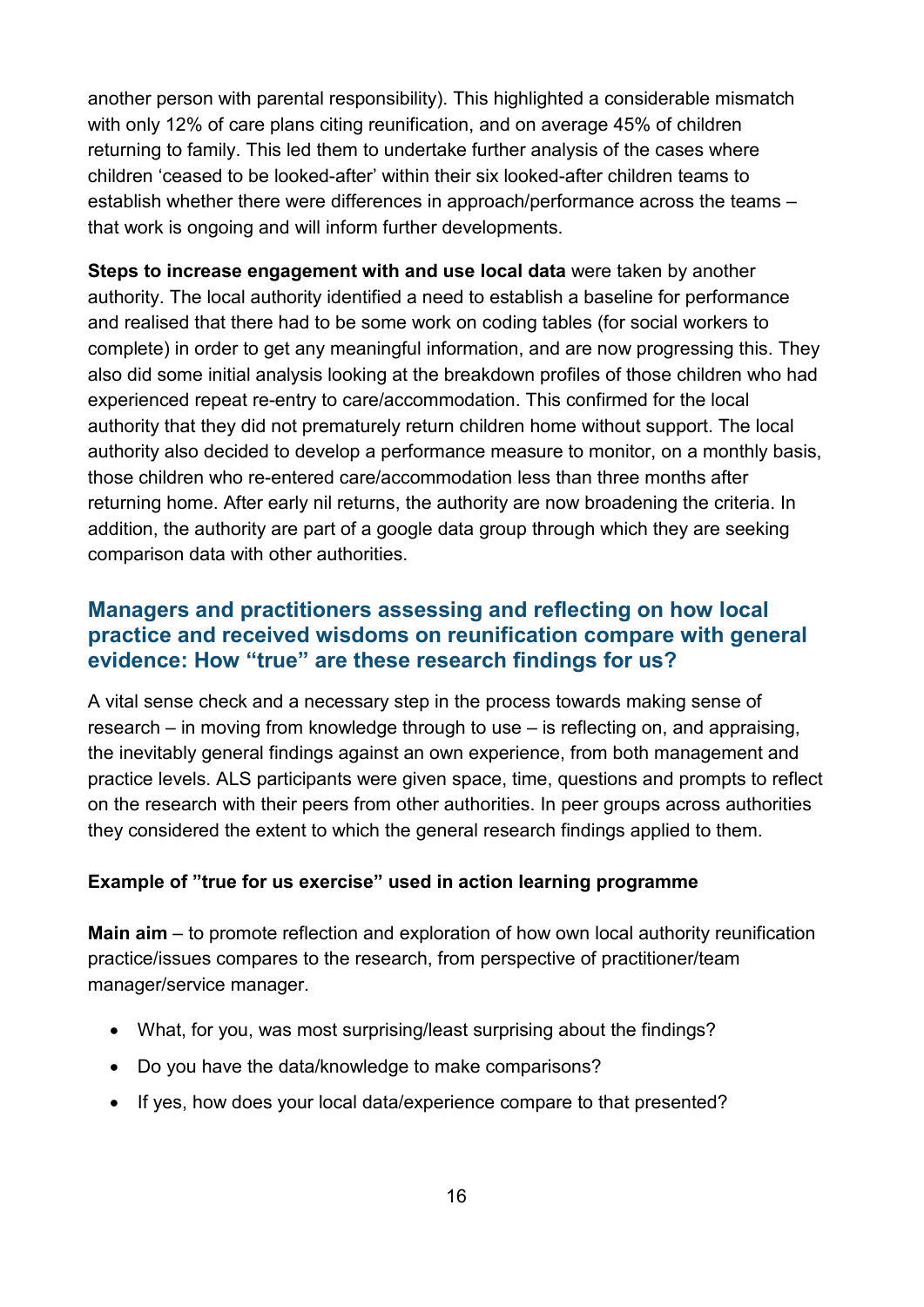- If no, what is your general perception? What information do you need? Where might you get it from?
- Do you think your performance/practice/outcomes for children are better/worse than those highlighted?
- Who in your authority would agree with you and who would not?
- What about children? Families? Other professionals including magistrates or LA solicitors? What might their views be?
- What is the service provision like for supporting children returning home to their families?
- What do you think your assessment and decision-making processes are like?
- Is the trend in your LA over the time you've been there or the past three years (whichever is shorter) one of improvement or deterioration in terms of safe and effective reunification of children? In terms of support services? In terms of quality of practice?
- Do you know how you compare to other LAs, especially comparable authorities (i.e. authorities which compare in terms of size of care population, age profile, numbers returning home)?
- If there are notable differences, do you have some ideas why?
- What is your evidence for saying these things?

This process of reflection, discussion and sharing of views across very different local authorities and staff at different levels helped participants to connect the research to their practice, bringing it to life and making it real and meaningful. Most participants wanted to seek out the views of, or involve, other staff in their own local authority as part of the process of awareness-raising and change. Participants ran focus groups, held informal discussions, and ran surveys with different levels of staff within their authority and in partner agencies.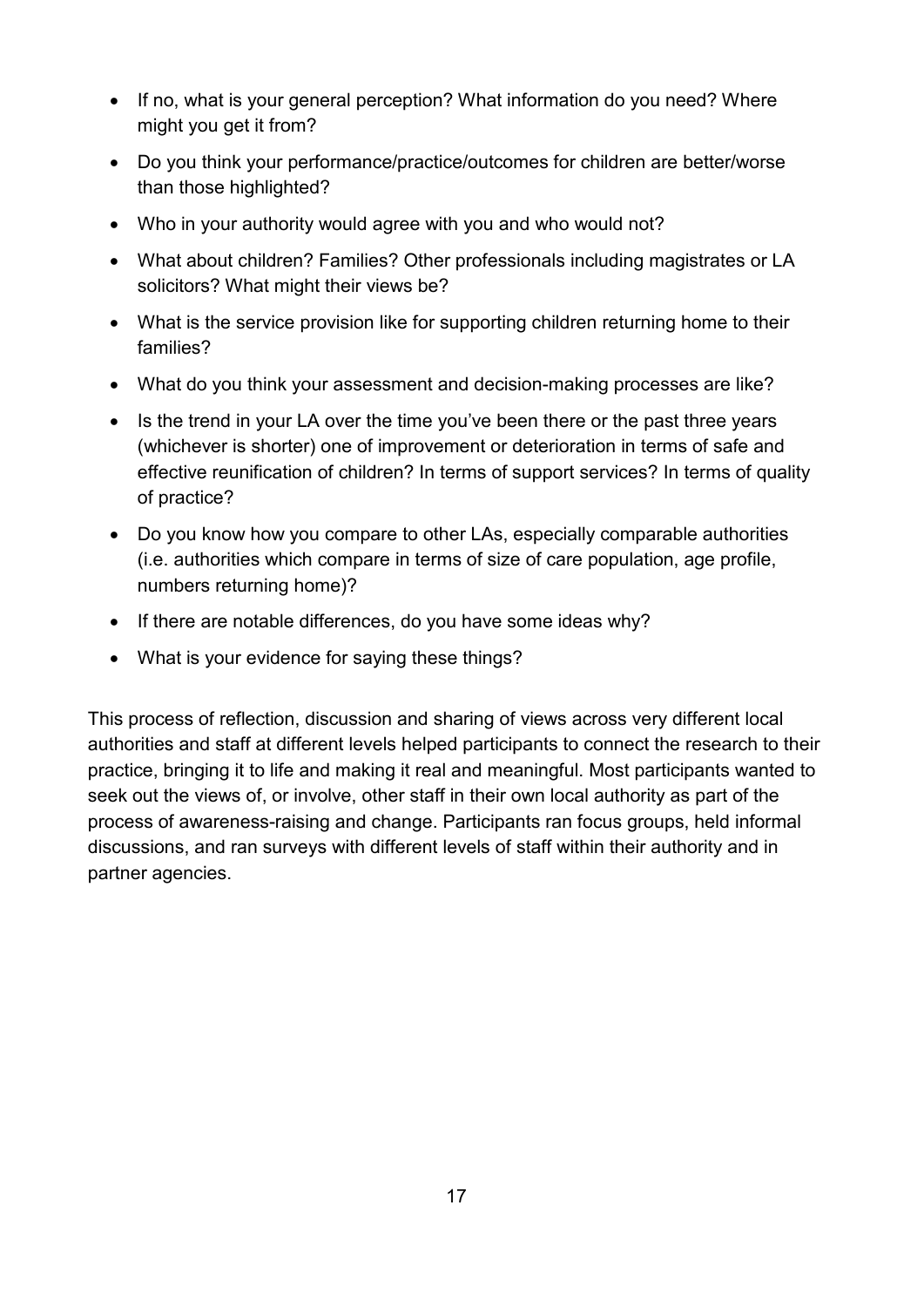# <span id="page-17-0"></span>**3. Creating the vision, agreeing priorities, setting goals**

# <span id="page-17-1"></span>**Creating the vision**

Generating a vision helps to facilitate a determined focus on the future through creating distance from problems in the immediate or every day. Guided fantasy<sup>[11](#page-17-3)</sup> can be a very useful tool for this future-focused need. In the Action Learning Set (ALS), we used this to good effect.

## <span id="page-17-2"></span>**Creating the vision exercise**

#### **Aim**

-

To create an aspirational picture of what practice in reunification in my authority could/should look like, if striving for the best practice and best outcomes for children returning home from care.

#### **Magic wand exercise** (also known as miracle question)

Explain to participants that you will briefly take them on a guided fantasy followed by a series of questions for them to reflect on individually, for which they need to imagine themselves freed from everyday constraints – then ask them to close their eyes and read out the following:

*Imagine that tonight, when you are asleep, an interfering good fairy waves a magic wand and when you wake up three years have passed. During that time, everything has changed including the fact that there is now an award for practice in this area and that your local authority is a proud winner of this award, hailed as the beacon of excellence in working with, and supporting, children to return home from care safely.* 

Pause, remind participants about the questions that follow and pause for 30 seconds between each one. **Continue with:**

- When you wake up and go into work, what will be the first sign to you that practice has changed? What will you notice?
- How will you be behaving?
- How will other practitioners and managers be behaving?

<span id="page-17-3"></span> $11$  Guided fantasy or phantasy is a technique derived from psychotherapy to facilitate transition from one situation to another. In a work context it can be used as role-rehearsal technique helping people to anticipate and feel through a future event. Douglas R, Ettridge D et al(1988) *Helping People Work Together: A guide to Participative Working Practices*. NISW Papers No.21.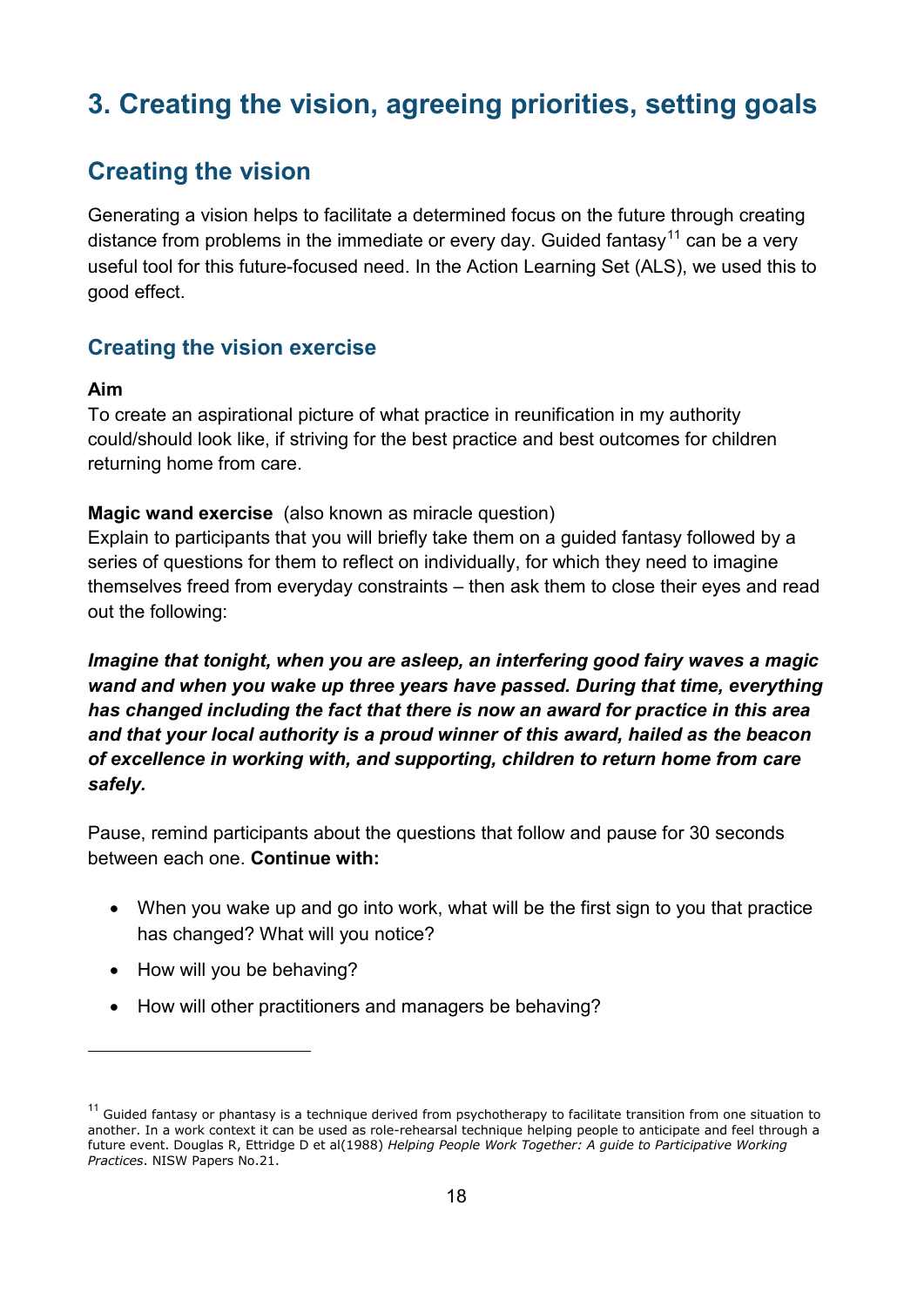- How will the atmosphere in the team/authority have changed?
- When you see children and families, how will they be behaving?
- Will there be other visible signs of change?

In groups (in ALS it was participants from same local authority together):

- Share and record ideas on flip chart together be creative. You can draw pictures/use symbols as well as words.
- Generate as many ideas as possible try to be as clear/specific about what the situation looks like in your vision of practice three years from now.

# <span id="page-18-0"></span>**Agreeing priorities and setting goals**

To increase the likelihood of implementation, goals have to be specific, realistic and achievable within a meaningful timeframe for those involved.

In relation to local reunification policy, practice managers and practitioners can and should be asked to identify their highest priority area for improvements i.e. the outcomes they would like to see within a tangible, realistic timeframe – a year for example. If selecting one priority immediately is too large a step then it can be done over two steps. For example, in the first step, three priorities could be identified and from there agreement is sought on one through discussion and debate. This is the approach we took in the ALS. Participants were encouraged to be really honest and challenge themselves and each other about their commitment to achieving the changes.

# <span id="page-18-1"></span>**Priority-setting exercise used in ALS programme**

#### **In the ALS, to help practitioners and managers consider their priorities fully they were first asked to:**

Discuss where you think your authority is now in relation to the idealised picture of your vision. On a scale of 1–10 if idealised picture is a 10, recall earlier discussion following research **presentation** and consider where you are now.

- In a year's time, should you aim to be two points up? Three points up? What would that mean? Is that ambitious enough or maybe too ambitious?
- Pick three priority improvements you want to achieve by this time next year, a staging post along the road towards achieving longer-term vision.
- Discuss and agree between you one key priority.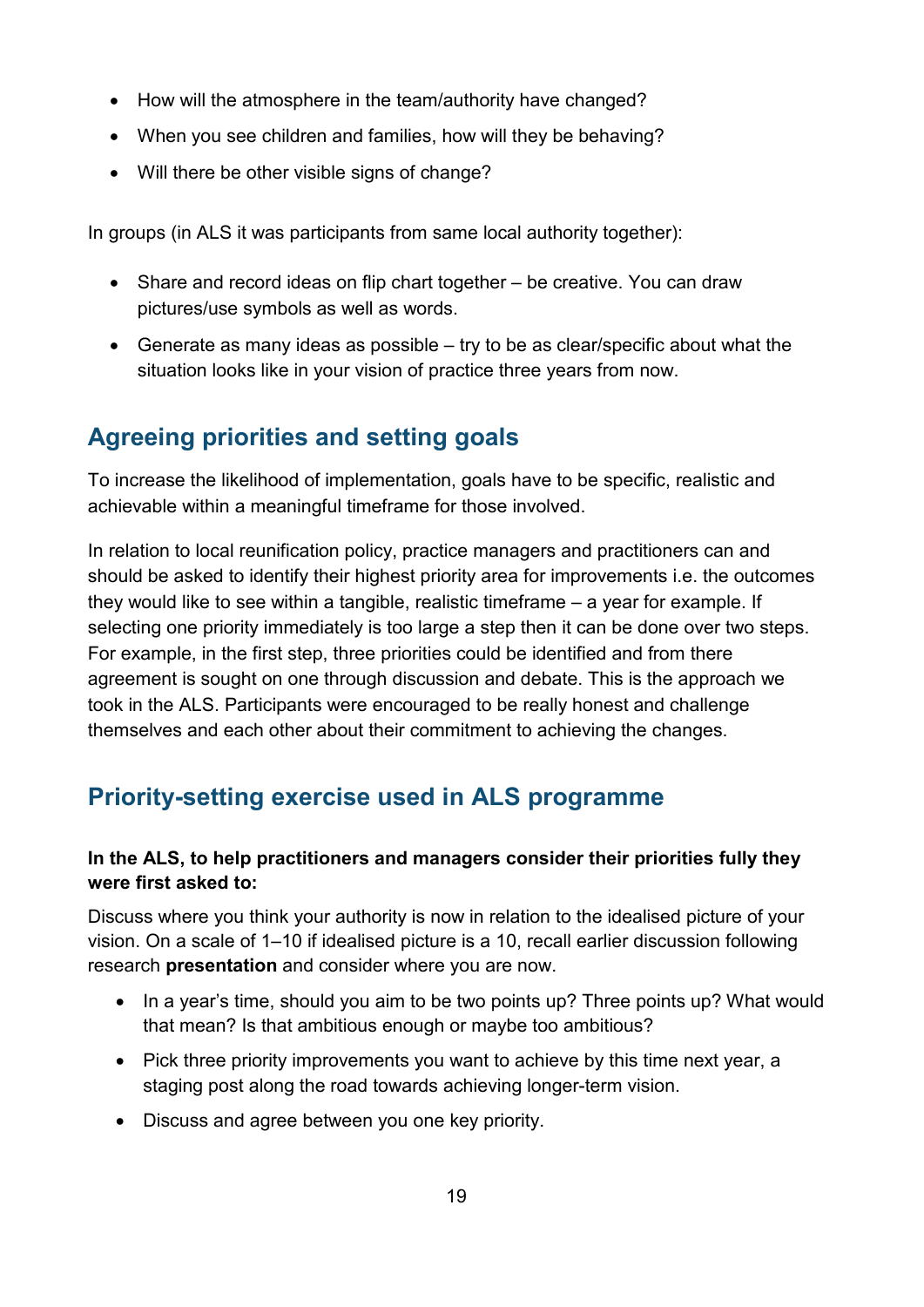• While reflecting and discussing, be honest and challenge others to be honest about how committed you or they really are to achieving these changes. For example, are you thinking "I'll make this my number one priority" or are you really thinking "to be honest I'm quite reluctant or no way am I going to do this, I don't understand or believe it". How committed to this are you, really?

#### **To help bring other perspectives into the picture think about:**

- What a child returning home from care might say/think?
- What a director or whoever has supported participation in this project might say?
- What would practitioners say about the picture you've got of the local authority in a year's time?
- What would other professionals including local authority solicitors say? What about magistrates? IROs?
- Discuss and log for later, the three priority improvements you would like to see.

## <span id="page-19-0"></span>**Making it happen – active implementation and review**

In the approach taken to the ALS programme, agreeing specific goals and then developing detailed plans for implementation were seen as critical to the change process. It was made clear to participants from the point of authorities signing up that there was a firm expectation that they would do "home work" between each session of the Action learning Sets and would report back on progress on actions at the subsequent session.

Within the session, participants worked together in their authority groups to create road maps. To break down barriers, engage the brain, reinforce and embed learning, we tried to find different and fun ways for participants to work together. To that end, we used a host of aids – from providing participants with pens and flip-chart through to stickers, cut outs of signs, plastic bollards, laminates and blue tack for them to create road maps which could easily be moved around.

#### <span id="page-19-1"></span>**Creating the road maps**

- Take one key priority at a time and locate that at the end of the road/destination point (on the road map).
- Think about where you are now in relation to that outcome/ priority label with information/thoughts.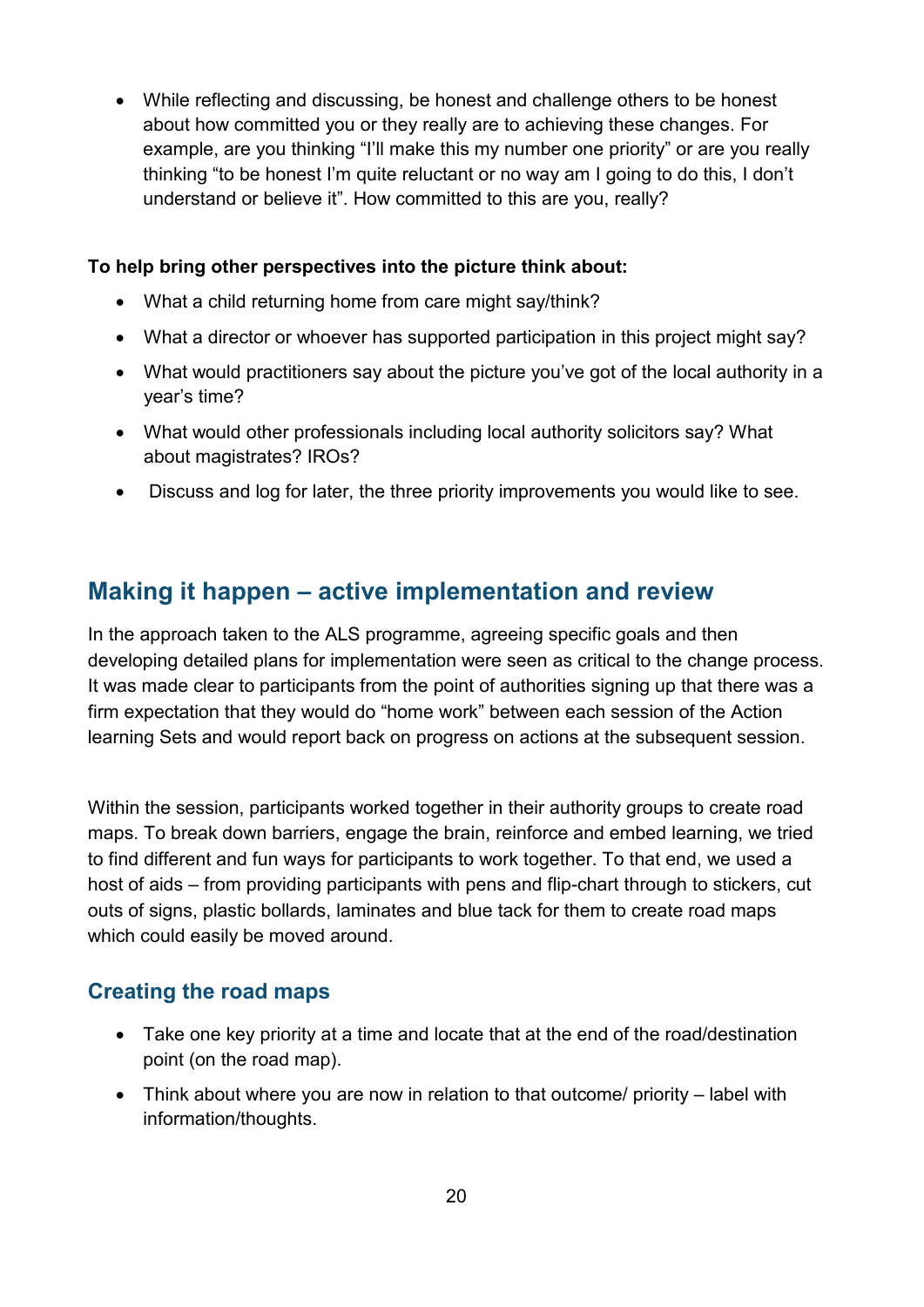- Think about where you want to go from here to arrive at that changed situation in a year's time.
- Consider and log necessary early steps towards the goal.
- Identify the activities needed and milestones along the way.
- Identify the barriers and how to address these including things/people and the supports (including sponsor for participation in ALS and research project) to help keep on course.
- Think about the things that you'll need to STOP and those you'll need to START and log those.
- Be creative.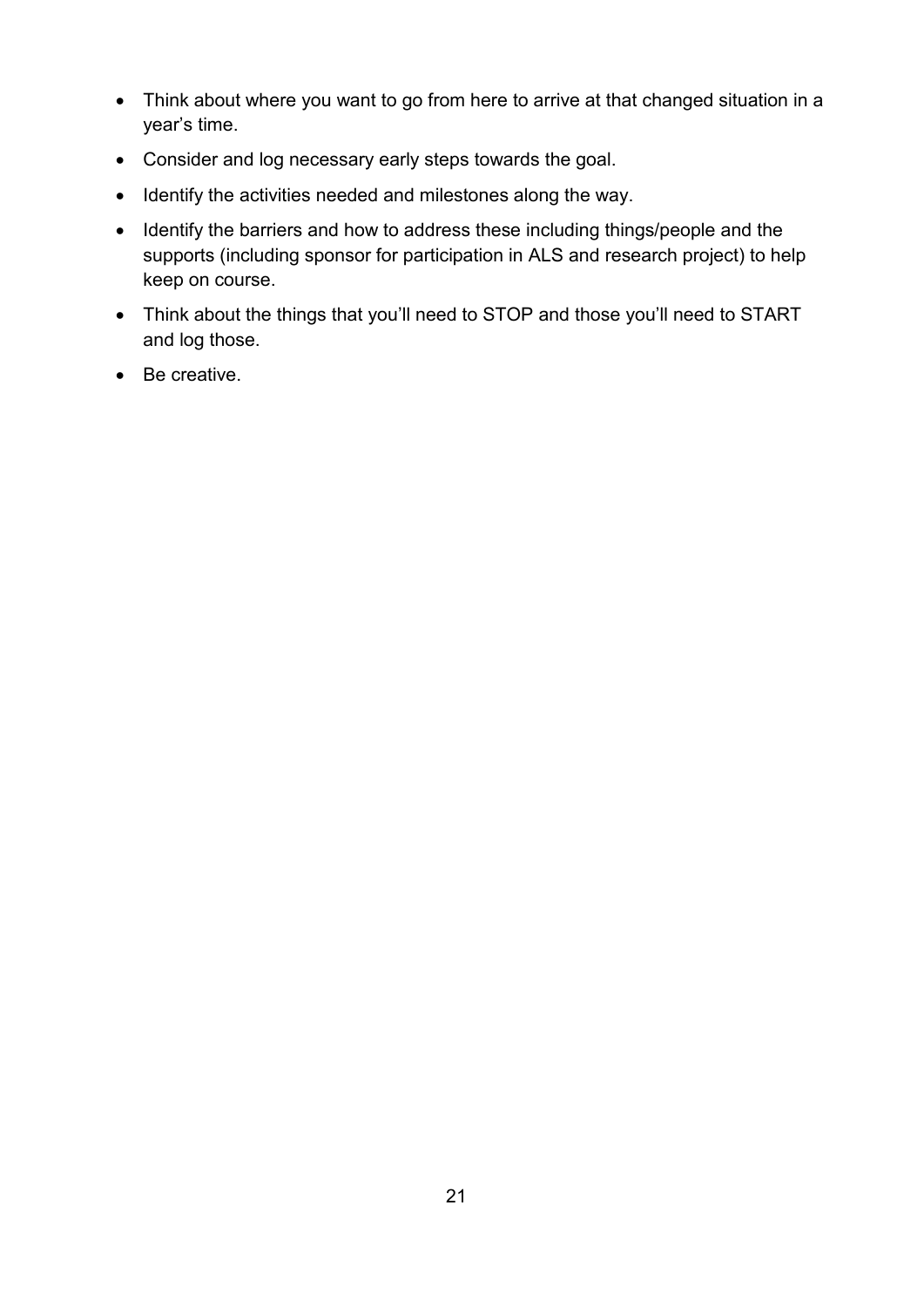## <span id="page-21-0"></span>**Sample road maps of ALS participants**

Two anonymised road maps completed by local authorities



**Figure 1 - Anonymised road map**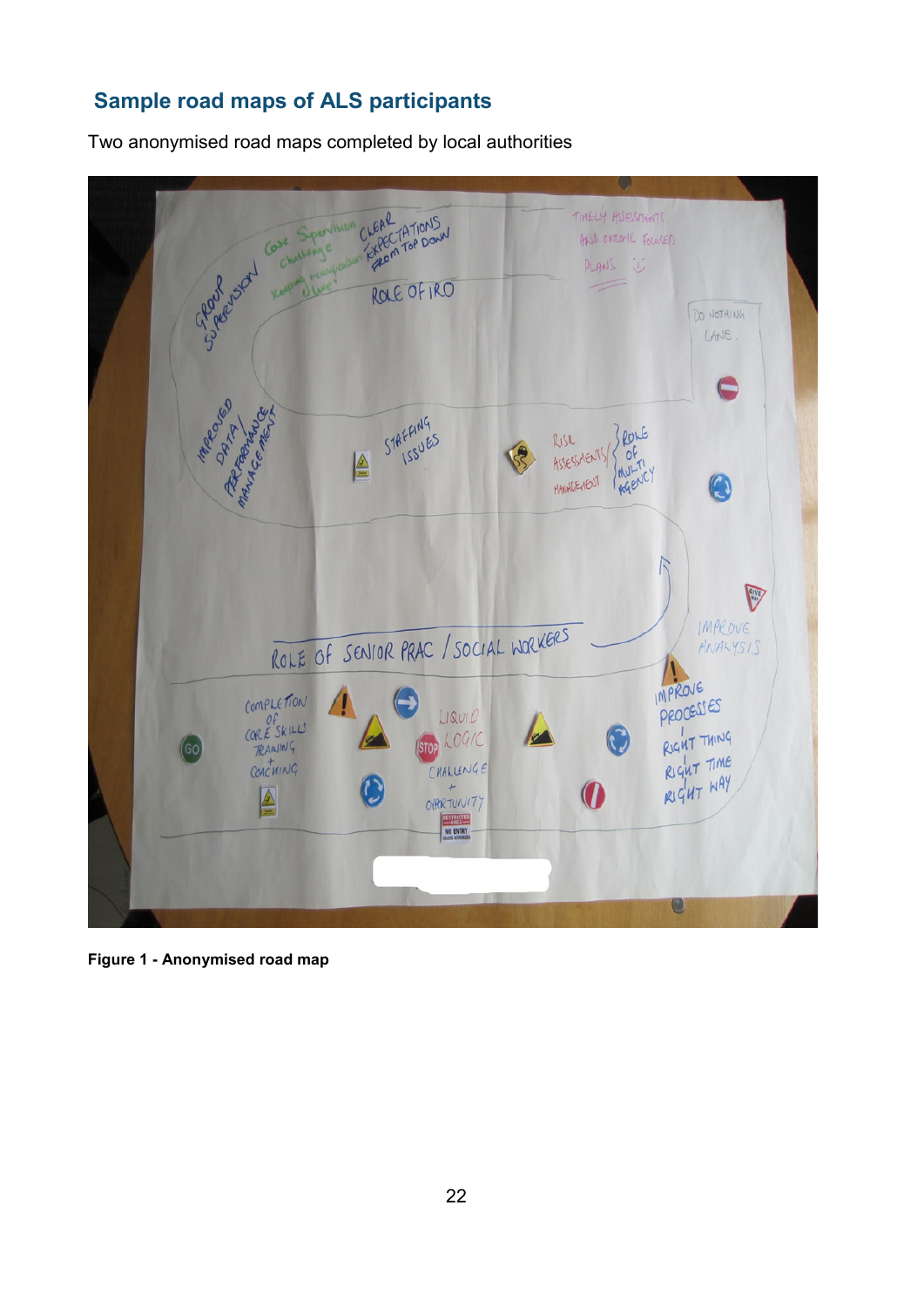Populatio  $\overline{N}$ PLANNING  $THF$ SERUCE roduce plar child to Caniil  $V \cap Y$ Piach anag GIVE PRACTITIONERS **SADLANDS** ATTITUDE

**Figure 2 - Anonymised road map**

#### <span id="page-22-0"></span>**Action Planning**

Action planning was a key element of each Action Learning Set session. To increase likelihood of plans being implemented, local authorities worked in their multi-level groups, identified three actions which had to be implemented in the short timeframe between each session and importantly allocated responsibility for each task. To reinforce commitment and likelihood of goal achievement, local authorities were then paired with another authority and encouraged to share, challenge, suggest ideas and provide support for each other's plans.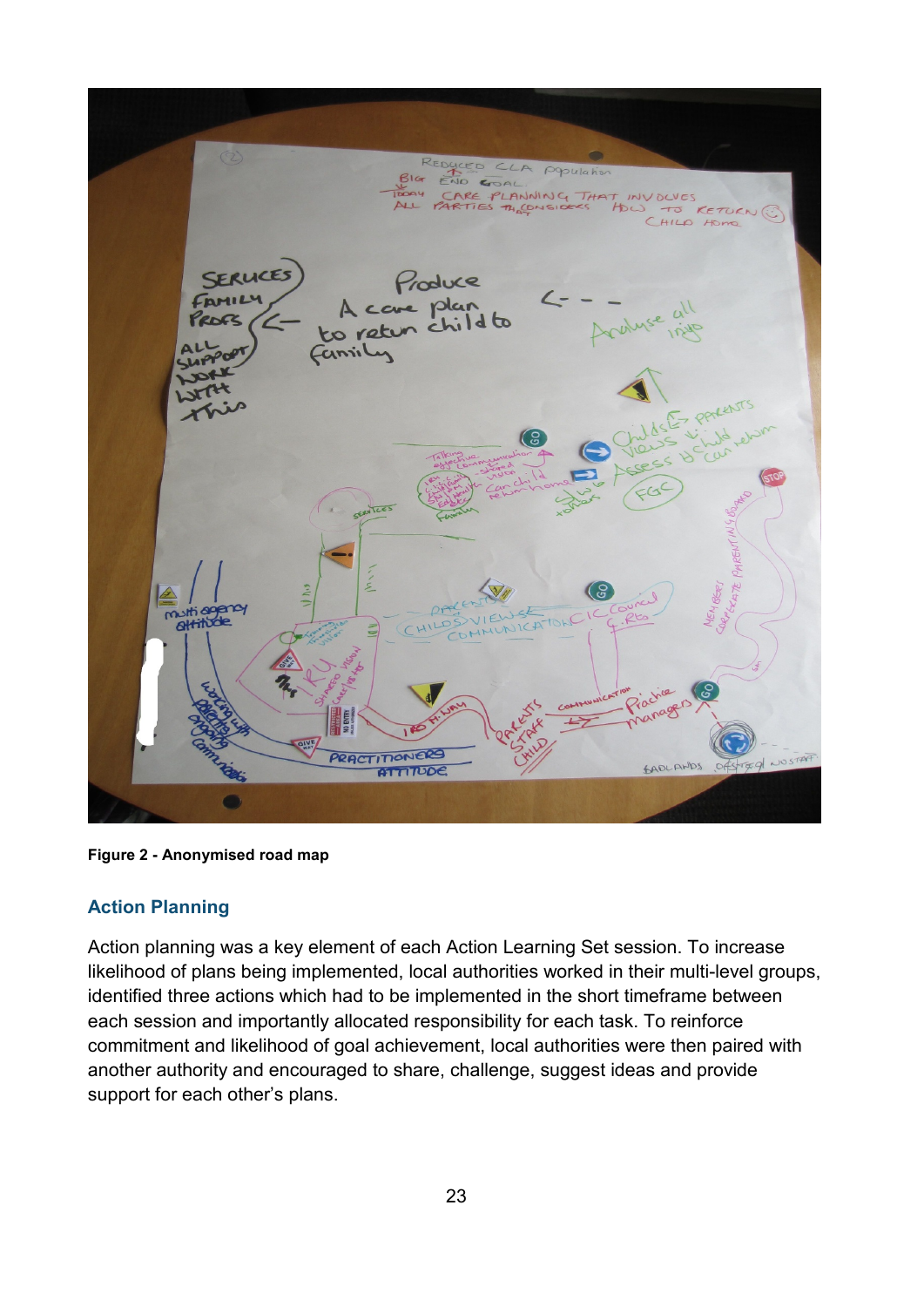#### **Action Planning in Local Authority groups template**

Local Authority name:

Three actions that we will take in our authority between now and the next ALS are:

| Acton            | By whom | By when |
|------------------|---------|---------|
| $\overline{1}$ . |         |         |
| $\overline{2}$ . |         |         |
| 3.               |         |         |

<span id="page-23-1"></span>**Table 1**

#### <span id="page-23-0"></span>**Implementation**

The participants from each local authority worked together within their local areas, tested out ideas with others, developed them further and implemented plans. Some established working groups to help implement actions and/or identified key people within their authority to support them with implementation. All authorities were sent individual reminders of action plans between each session.

Below are some of the activities undertaken by authorities participating in the ALS programme and some of the changes to strategies, processes and practice they sought to implement.

Some activities undertaken by local authorities in the gaps between sessions included:

- Detailed examination of data over the past year patterns, trends, breakdowns and so on.
- Audit of case files to look in particular at: the quality of assessments; involvement of child and family; planning; support post-reunification; extent of use of resources and mechanisms such as family group conferences.
- Raising the profile of reunification with practitioners, team managers, independent reviewing officers and service managers. In some areas, this was extended to elected members, corporate parenting groups and colleagues in other agencies.
- Sharing research, attending team discussions, running surveys of practitioners, holding research into practice sessions, setting up task groups and panels to take a closer look at the issue, holding reflective supervision sessions, establishing new practice guidelines and processes for improving decision-making.
- Identifying champions or leads in teams and seeking to recruit champions in other agencies.
- Looking at policies, strategies, planning tools, checklists and forms to try to ensure that the focus on reunification is incorporated across systems and processes.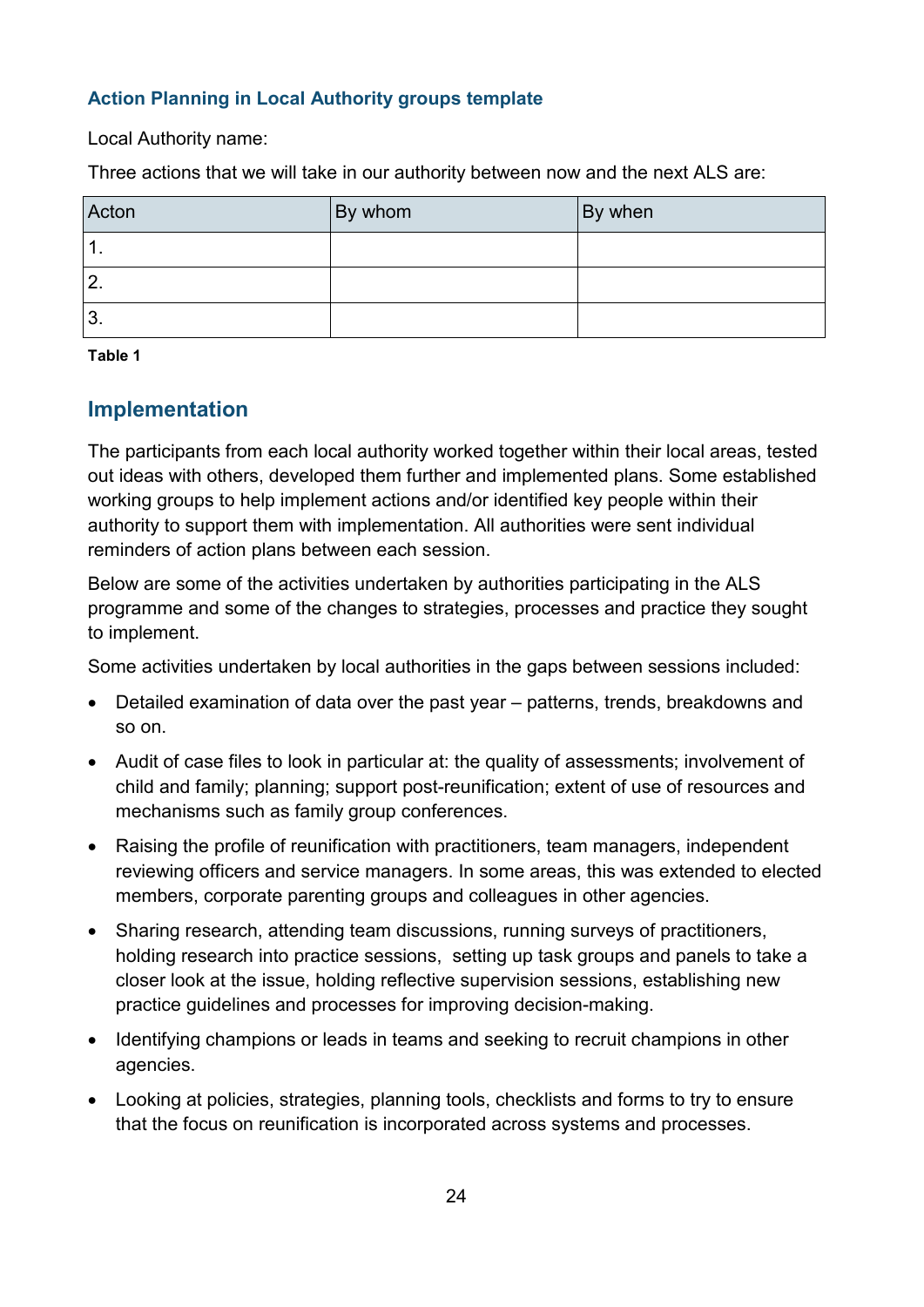• Seeking to explore the possible use of resources with other groups or at other points in the process for example boarding school/child minders/short breaks; CAMHS support.

#### **Sample of developments initiated by authorities Initiating culture change at local level**

#### **Strategy and policy development**

**Strategy to safely address issue of large population of looked after children:** One authority with a large looked-after children population has developed a three-year strategy to reduce their number of looked-after children. Reunification is central to that strategy, and this has become a consistent theme in supervisions, team meetings and mentoring sessions. The authority also engaged consultants to undertake independent assessments of decision-making and planning on every case where there was no clear plan to cease to look after the child, to identify if the authority should be looking at the possibility of the child returning to their family. The same consultants are providing mentoring to Team Managers to ensure that they employ the same critical/inquisitive approach to case review and the same open-minded approach to family reunification as a way of sustaining the practice in future. This authority is also adopting 'signs of safety' as an approach to underpin social work practice, with a view to significantly shifting culture and practice in relation to the approach to working with families.

**Sufficiency strategies**: A second authority has carried out a review of their looked after children and sufficiency strategies to address reunification. This element – as in the other areas – has involved undertaking a wider piece of work regarding placement arrangements. They have updated their sufficiency strategy with projections of how many young people they anticipate returning home and are considering returning home strategies alongside their Staying Put discussions.

**Policy on reunification:** Another authority recognised that they did not have a policy on reunification and that practice focus had been on achieving permanence away from families. They have now added reunification to their permanence action plan which is updated and monitored by the head of service bi-monthly. Reunification will be included in the next policy update. The authority's supervision tool has been amended to include a trigger for discussion about reunification, and case transfer meetings include meeting the child's parents as well as the child who is looked after.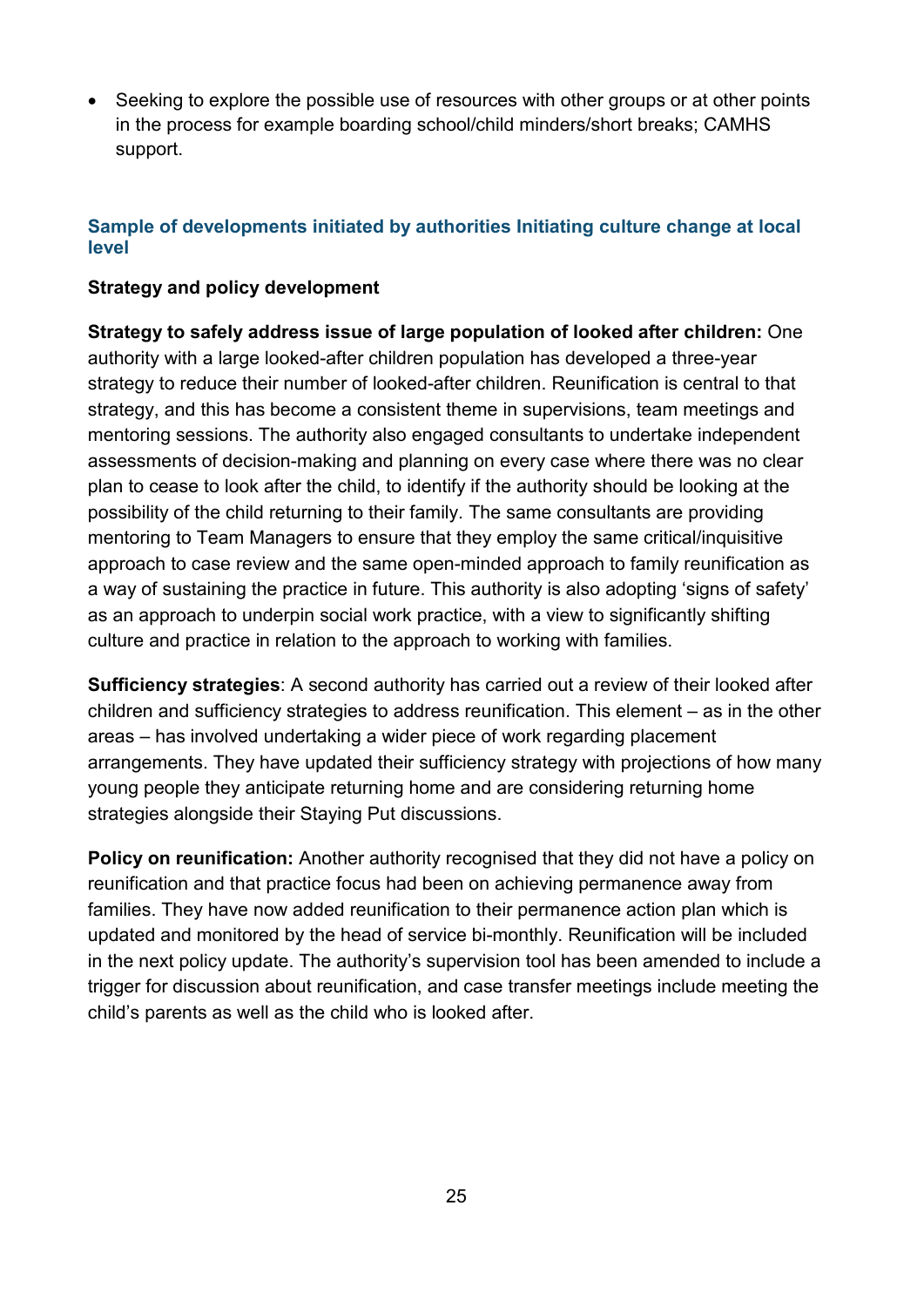Bringing about culture change was the single most commonly expressed wish of participating local authorities. For most, changing the culture of their organisations and the attitudes and behaviours of key people within them was seen as a prerequisite to any improvements in practice and outcomes. While culture change can frequently be cited as the solution to tricky issues, pinning down what different people mean by it  $-$  and more importantly, how to achieve it – can be somewhat more elusive. In anticipation of this, we invited a speaker from the Behavioural Insights Team at the Department of Health to make a presentation which focused on behaviour change and research in this area, highlighting specific examples of how behavioural insights had been used to engender change in related fields.

The group was introduced to MINDSPACE (Messenger, Incentives, Norms, Defaults, Salience, Priming, Affect, Commitments, Ego), which they used to design their actions and activities, and found it helpful to apply it to their local change efforts.

The MINDSPACE Template, from the MINDSPACE practical guide to influencing behaviour through public policy and created by the Institute of Government and The Cabinet Office, is available at:

[http://www.instituteforgovernment.org.uk/our-work/better-policy-making/mindspace](http://www.instituteforgovernment.org.uk/our-work/better-policy-making/mindspace-behavioural-economics)[behavioural-economics](http://www.instituteforgovernment.org.uk/our-work/better-policy-making/mindspace-behavioural-economics)

[http://www.instituteforgovernment.org.uk/sites/default/files/publications/MINDSPACE-](http://www.instituteforgovernment.org.uk/sites/default/files/publications/MINDSPACE-Practical-guide-final-Web_1.pdf)[Practical-guide-final-Web\\_1.pdf](http://www.instituteforgovernment.org.uk/sites/default/files/publications/MINDSPACE-Practical-guide-final-Web_1.pdf)

| Influencer of behaviour |                                                                                                                   | The behaviour I want to<br>change is |
|-------------------------|-------------------------------------------------------------------------------------------------------------------|--------------------------------------|
| Messenger               | we are heavily influenced<br>by who communicates<br>information                                                   |                                      |
| Incentives              | our responses to incentives<br>are shaped by predictable<br>mental shortcuts, such as<br>strongly avoiding losses |                                      |
| <b>Norms</b>            | we are strongly influenced<br>by what others do                                                                   |                                      |
| <b>Defaults</b>         | we 'go with the flow' of pre-<br>set options                                                                      |                                      |
| Salience                | our attention is drawn to<br>what is novel and seems<br>relevant to us                                            |                                      |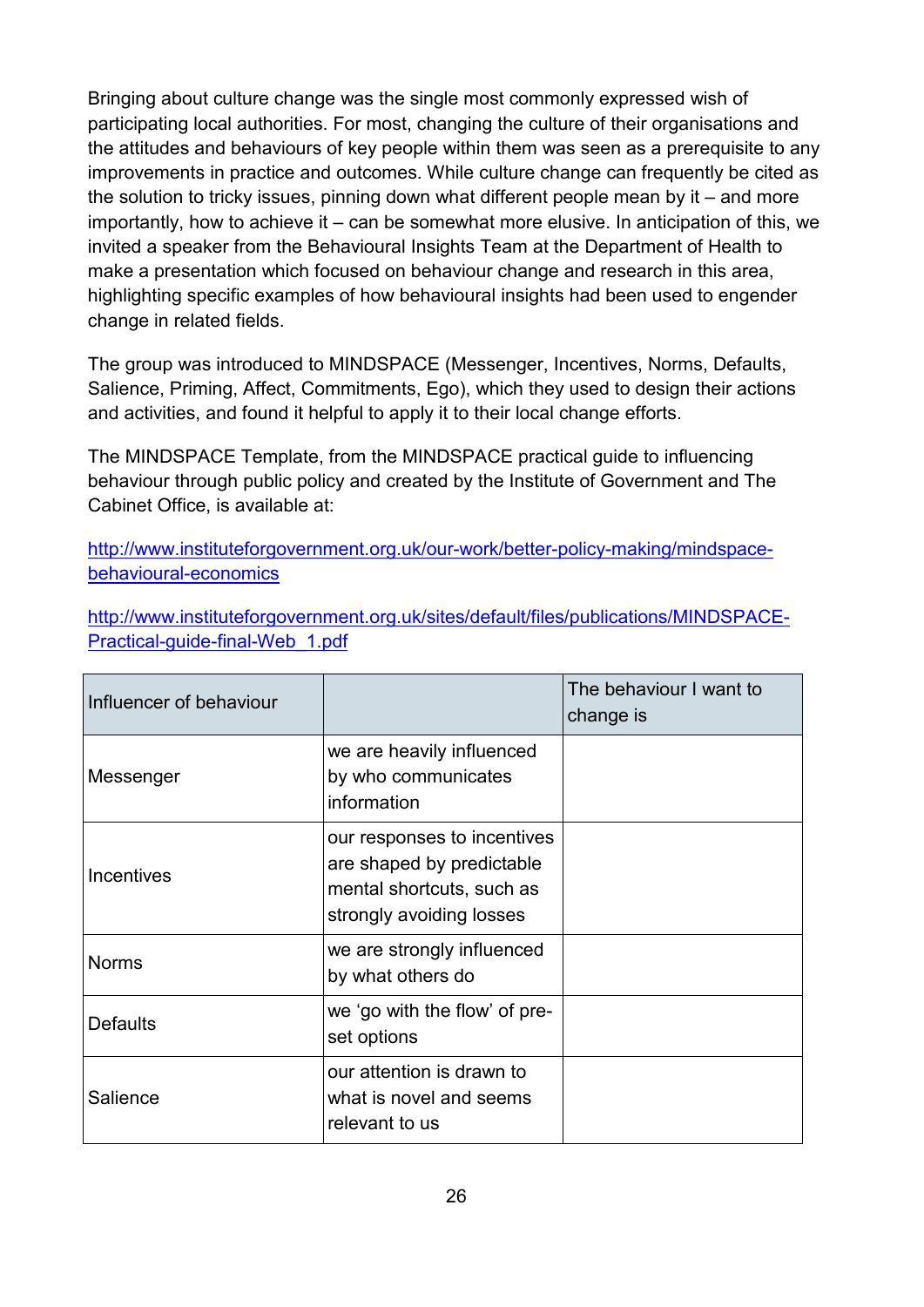| Priming     | our acts are often<br>influenced by sub-<br>conscious cues                    |  |
|-------------|-------------------------------------------------------------------------------|--|
| Affect      | our emotional associations<br>can powerfully shape our<br>actions             |  |
| Commitments | we seek to be consistent<br>with our public promises,<br>and reciprocate acts |  |
| Ego         | we act in ways that make<br>us feel better about<br>ourselves                 |  |

<span id="page-26-1"></span>**Table 2**

#### <span id="page-26-0"></span>**Changing local practice and culture**

**Use of Family Group Conferences (FGCs)**. Several authorities initiated reviews of the way that FGCs were being used within their authorities. One found that FGCs were only being used when consideration was being given as part of the pre-proceedings work where the local authority were considering care proceedings. Where increased family and friends contact happened within a child's care episode, FGCs were never considered as a way to help rehabilitation plans even if all involved felt that this was the likely outcome in terms of achieving permanence for the child. The authority have therefore held a learning set across the organisation, including independent reviewing officer(IRO) representation to encourage consideration and challenge on using FGCs at potential points of transition such as care planning reviews and as part of the process for Pathway Planning.

#### **Inclusion of reunification in supervision and other regular agendas/processes .**

Other attempts to spark off thinking and embed change have focused on inserting checks and pointers into standard processes such as supervision. In one local authority, meetings were held with the Looked After Children, Fostering and Permanency Services to discuss the inclusion of reunification discussions in the supervision agenda of supervising social workers and children and family social workers. It was found that generally, once children became looked-after, the focus tended to shift to the permanence arrangements away from family and that there was then limited or no exploration of the potential for reunification.

**Providing challenge and support with planning and reviews**. Review processes and the role of the IRO were identified as key areas of focus for a number of participants. One authority has prioritised the engagement of IROs as potential and essential drivers in any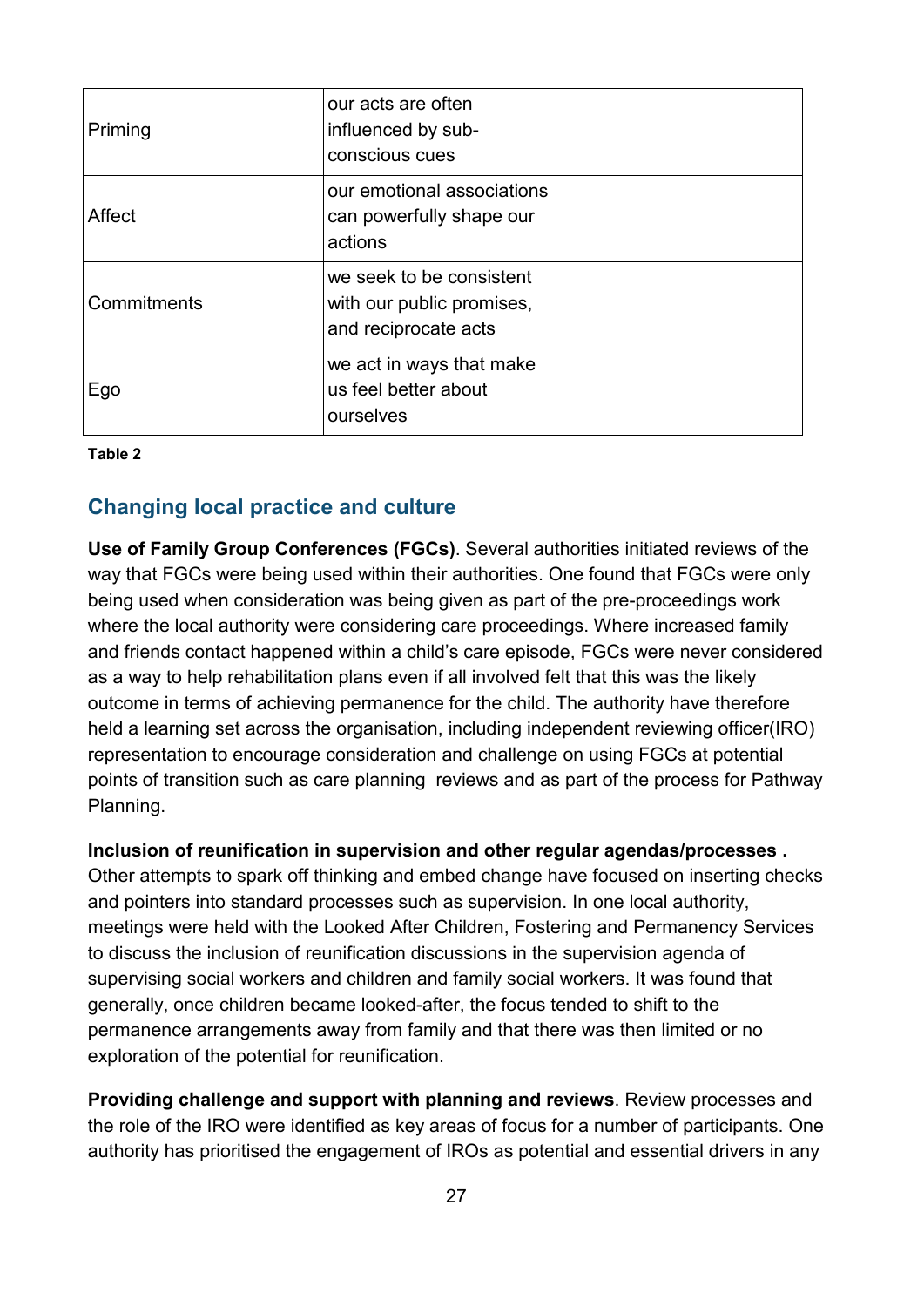change efforts, and this has been given a high level of attention. They have taken a number of steps to stimulate and embed change. They have:

- Identified a named IRO as part of the project to raise awareness amongst IROs and to help facilitate critical thinking and challenge about reunification.
- Completed a presentation to all managers/IROs on the issues with a view to following up three months later.
- Set up a working group that recognised the need for multi-agency engagement and support and are making progress on securing that.
- Identified a named social worker, with no caseload, within the Looked After Children team to specifically work with parents where the potential for reunification appears to be high.
- Started to identify families and, to begin with, selected a small number of families to start assessments where they will be using the NSPCC framework to determine whether or not reunification should be considered.

#### <span id="page-27-0"></span>**Culture change tools**

There is a large range of tools which can be used to influence and realise culture change. For example, whilst the tool below was not used in this programme, it is one which we have used and found helpful in other practice development projects. It provides a template to help to break down what the local authority is trying to achieve, identify how it can be achieved, and give the staff a clear agenda and work programme to sign up to and crucially, to take responsibility for.

#### **Culture change template**

**Culture change**: what is the culture now, how do we want it to change, what will it look like when it has been achieved? Is it about colleagues' attitudes, beliefs, behaviour, practice? Or something else?

- Review: What is the picture? How big is it, and if it is too big to achieve in the time left on the project, how can we prioritise what's most important? It's OK to have the bigger ideas, but let's break it down into smaller chunks, leaving us with 1–3 SMART objectives.
- What needs to happen to set off a chain reaction that will lead to the realisation of the objectives set? E.g. Can we really change review practice in relation to return home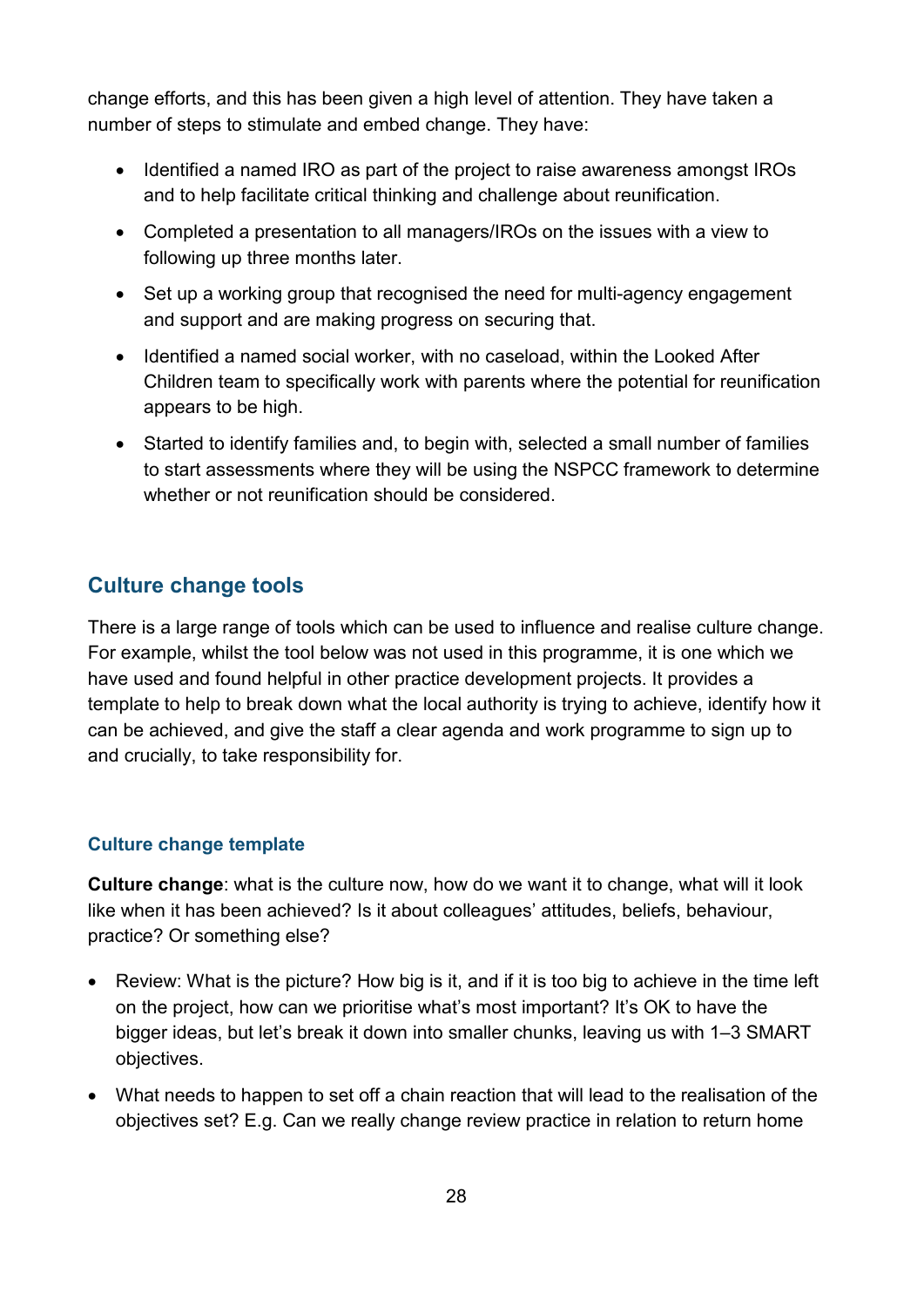until we have our heads around care planning OR will a change in the practice around reviews trigger a change in the cultural understanding of what care planning is?

- And at a practical level, whom do we need to influence to ensure that the practical steps identified can be taken? At what level do they sit and who has influence with them?
- What are the different drivers/motivations for these people to change their practice so that the objectives can be realised? Is it inspection outcomes, performance reviews or something else? And which of these influencing factors can we hit as a project team?
- Looking at the priorities again, are there quick wins we can identify, to build up to the bigger picture? Which (if any) of the tasks emerging don't actually contribute to the agreed goal?
- Hearts and minds: Is it enough to tackle this through the current project structure or do we need to bring people from different sections and different levels together, including young people? Has everyone had their say (even if it can't be carried forward) and does everyone feel like they have had their say? Adults, like young people, need to know that someone has listened, even if they aren't the one to have had the idea that is eventually taken on.
- Who will facilitate some of this or support practitioners to do so?
- How will we ensure that there is a legacy after the end of the project, and embed the learning?

## <span id="page-28-0"></span>**Reviewing progress post-implementation**

The importance of continually reviewing, listening carefully and paying close attention to the messages and information coming back from attempts at implementation of initial ideas cannot be over-emphasised and was strongly stressed throughout.

There was an in-built expectation of each authority reporting back to peers on progress on action plans between sessions, and encouragement given to those listening to question, support, challenge respectfully and add ideas as appropriate. Report Back templates were provided for participants to log what had gone well, what hadn't and what had been learnt.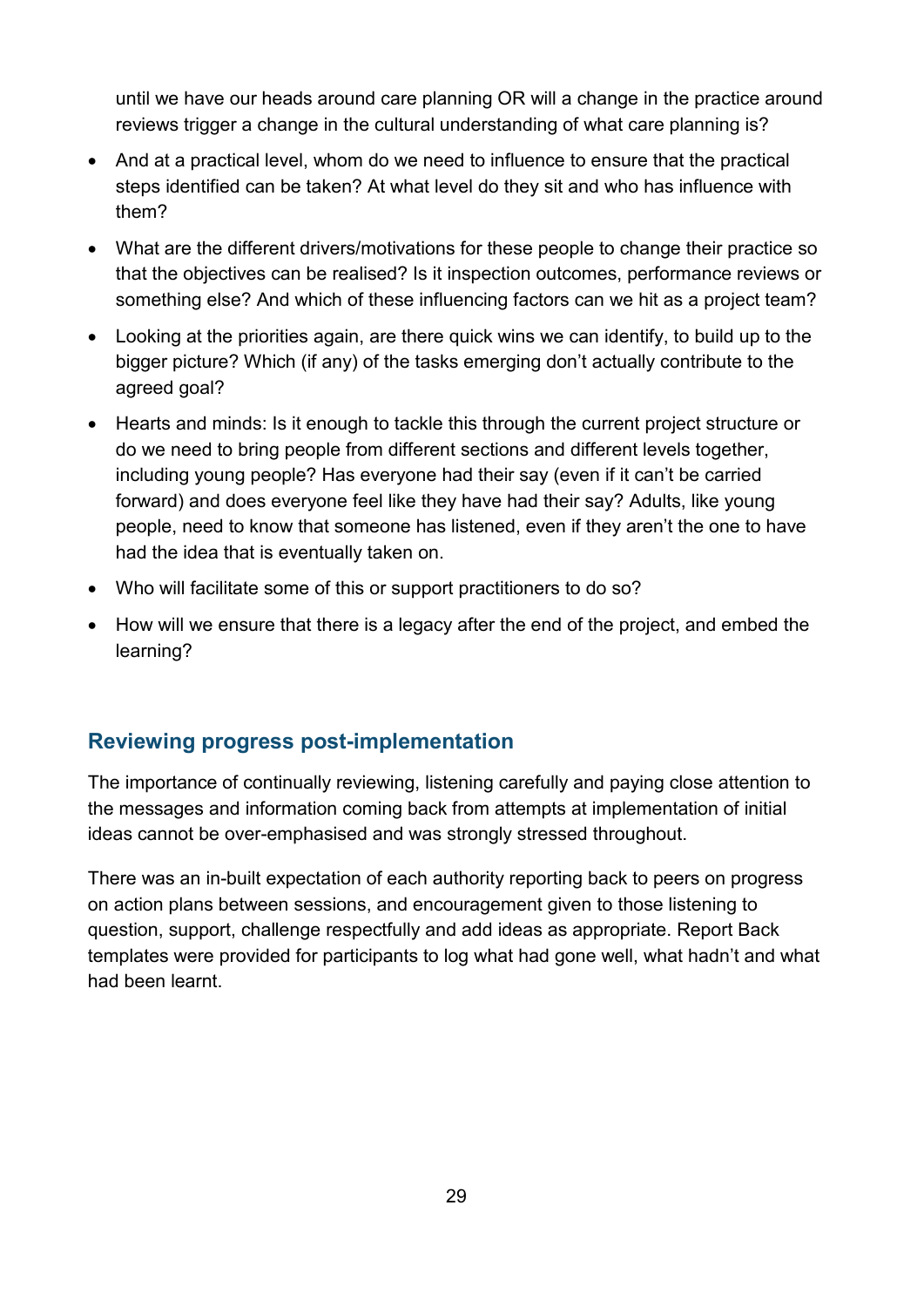#### **Example of a Report Back template**

#### **Date**:

| Local authority                                                                                                                                                                     |  |
|-------------------------------------------------------------------------------------------------------------------------------------------------------------------------------------|--|
| Actions agreed at actions<br>learning set                                                                                                                                           |  |
| A very brief summary of<br>progress on action plan<br>since the last action<br>learning set under<br>headings: gone well, hasn't<br>gone well, what we've<br>learnt (bullet points) |  |

#### <span id="page-29-0"></span>**Table 3**

Within each session, road maps and action plans were reviewed and updated as necessary.

#### **Task : Reflecting on today's presentation and discussions:**

- Consider whether there needs to be changes/amendments to the goals and road map and priorities.
- Are there new considerations that need to be made?
- Are you working on the right priorities?
- What would help take your plan to the next level?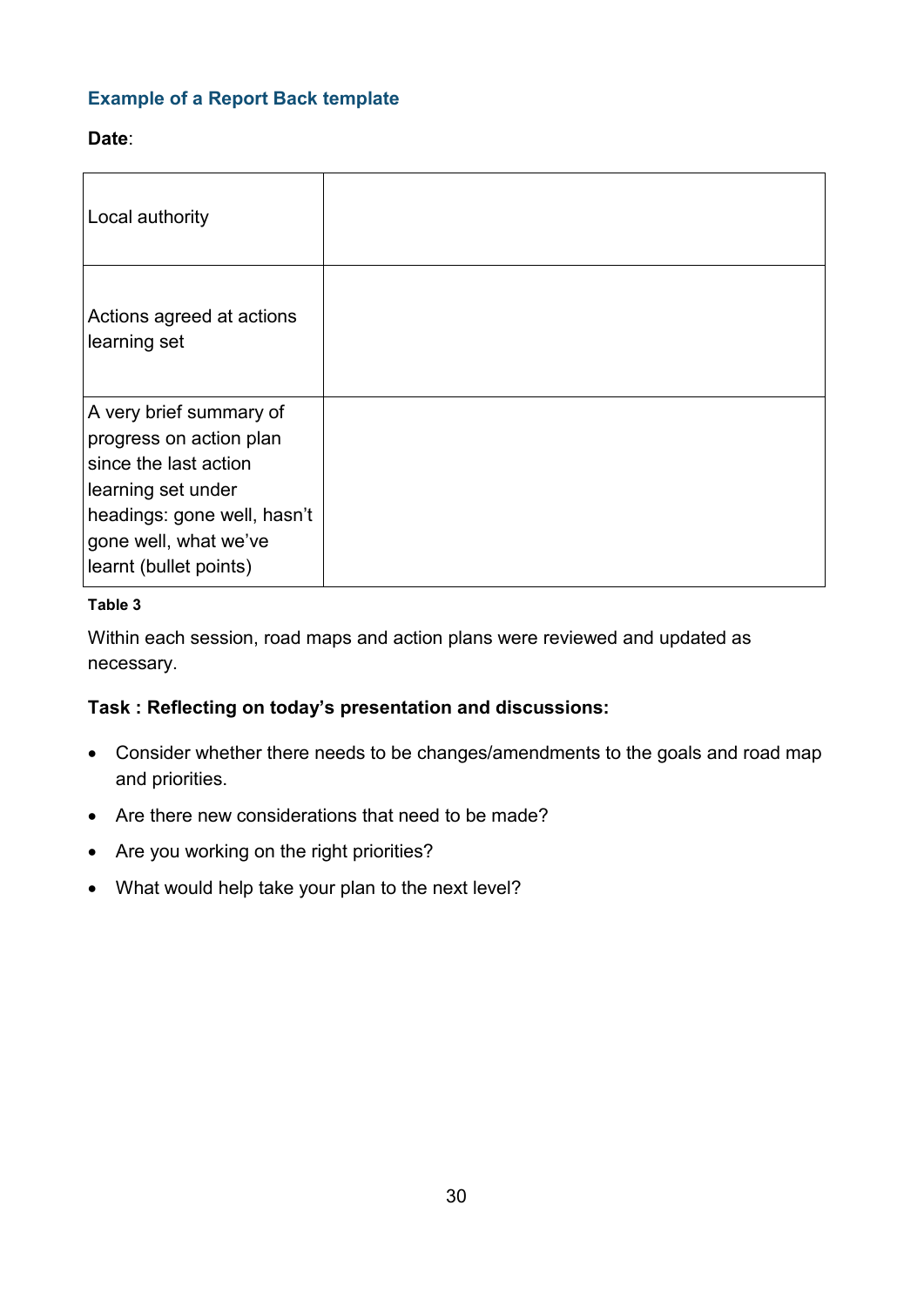# <span id="page-30-0"></span>**5. Building and sustaining momentum for the longer term**

It is generally accepted that while starting change might be problematic, the real challenge lies, not in starting, but in sustaining focus and momentum. We were mindful of this when designing the ALS programme, and so invited external speakers to present on key themes around content as well as process and tools/techniques to fold into and boost participants and our own resources and ideas.

Due to the timeframe for delivery, some of the topics for presenters had to be anticipated in advance but others were determined from participants' concerns and expectations. Thus the Department for Education Policy team provided input on existing and forthcoming policy, whilst the NSPCC provided input on their Taking Care project because participants were very keen to hear about developments elsewhere.

In recognition of the likely strategic concerns with costs and effectiveness, the team at the Centre for Child and Family Research (CCFR) at Loughborough University were invited to present on the 'Costs of Reunification'. Participants have subsequently been provided with updated information. Since the completion of the ALS programme, the Department for Education has published the Government response to the consultation on improving permanence:

[https://www.gov.uk/government/uploads/system/uploads/attachment\\_data/file/365091/Lo](https://www.gov.uk/government/uploads/system/uploads/attachment_data/file/365091/Looked-after_children_improving_permanence_consultation_response.pdf) [oked-after\\_children\\_improving\\_permanence\\_consultation\\_response.pdf](https://www.gov.uk/government/uploads/system/uploads/attachment_data/file/365091/Looked-after_children_improving_permanence_consultation_response.pdf)

and since their presentation to the ALS, CCFR have published a report on their work:

[http://www.lboro.ac.uk/media/wwwlboroacuk/content/ccfr/publications/Supporting%20chil](http://www.lboro.ac.uk/media/wwwlboroacuk/content/ccfr/publications/Supporting%20children%20and%20families%20returning%20home%20from%20care.pdf) [dren%20and%20families%20returning%20home%20from%20care.pdf](http://www.lboro.ac.uk/media/wwwlboroacuk/content/ccfr/publications/Supporting%20children%20and%20families%20returning%20home%20from%20care.pdf)

As highlighted earlier, there was input from the Behavioural Insights Team at the Department of Health in anticipation of a concern with changing culture and behaviour. In addition, some participants also received input on coaching in social care contexts. Those who participated in the sessions on coaching were provided with a range of further information and tools, for example, ideas from coaching and a forcefield analysis tool<sup>[12](#page-30-1)</sup> that could be adapted and applied to further stimulate change/overcome difficulties.

Additionally, within the ALS programme at all sessions except the first, review and planning had the theme of 'taking it to the next level'/'turning it up a notch', and we used

-

<span id="page-30-1"></span><sup>&</sup>lt;sup>12</sup> Forcefield analysis: Approach developed by social psychologist Kurt Lewin in the 1940s and 1950s which involves the use of a diagram, into which can be plotted forces working for and against a change effort. Lewin, K (1951) Field Theory in Social Science, New York: Harper & Row.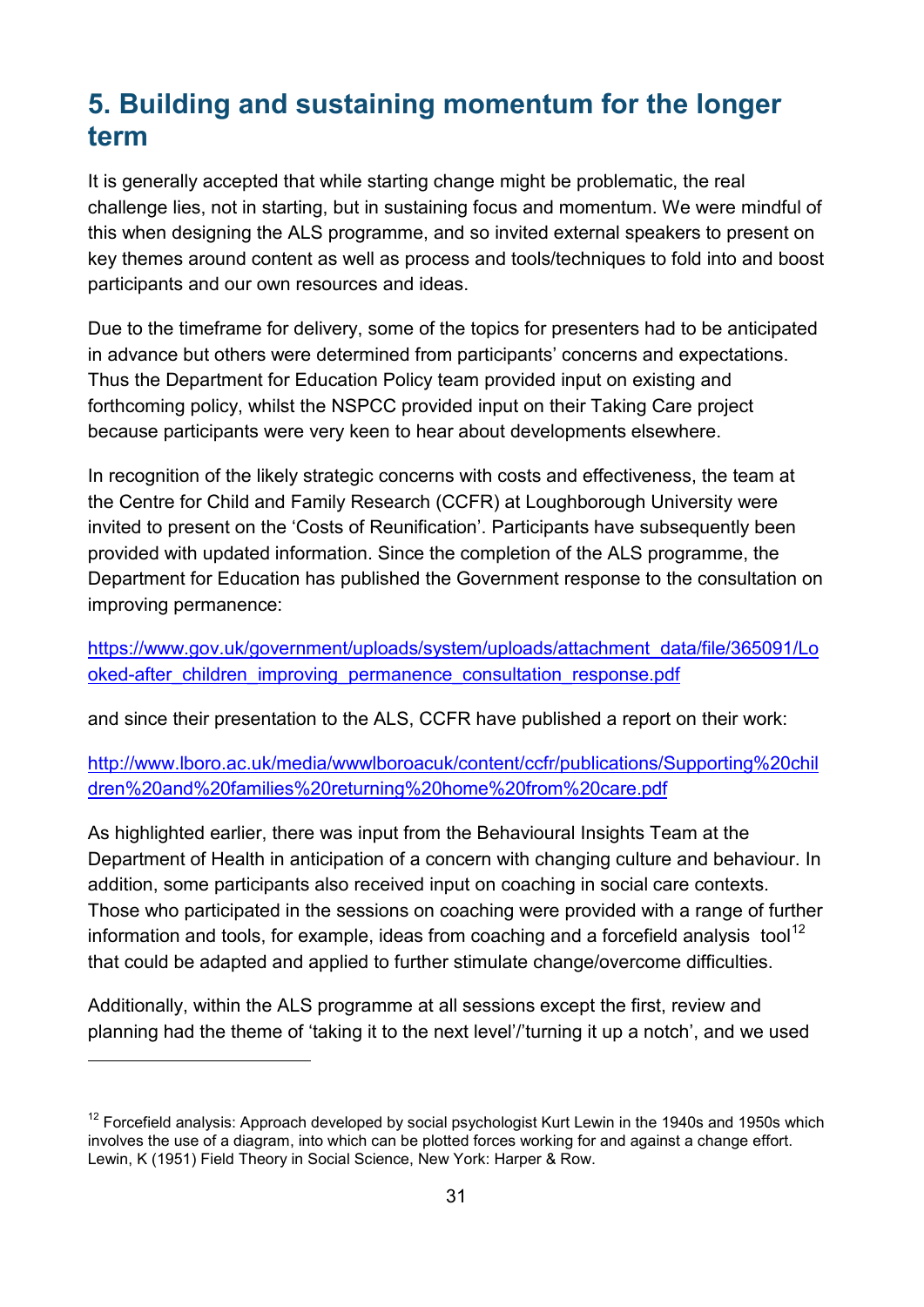a 'Dragons' Den<sup>'13</sup> type format for feedback and challenge. In this context, following the review and updating of their road maps and plans, local authorities were paired up, with each taking it in turn to present their updated road map and vision to the other local authority, who then asked questions and provided challenge and ideas. The aim of this was to give the authority's plans a boost to see what would take it to the next level.

The sample task for the final action planning session in the programme is outlined below.

#### **Task**

-

Working in your local authority group:

- For the priority area you've been working on, agree up to six actions that you will take towards reaching your goal over the next six months.
- How will you make sure that you keep up the momentum and the challenge?
- Who do you need to recruit to support you?
- How can you challenge and support each other?

<span id="page-31-0"></span> $13$  Dragons' Den is a reality television programme featuring entrepreneurs pitching their business ideas in order to secure investment from a panel of venture capitalists, the so-called "dragons". The dragons probe the idea further once the contestant has made the presentation.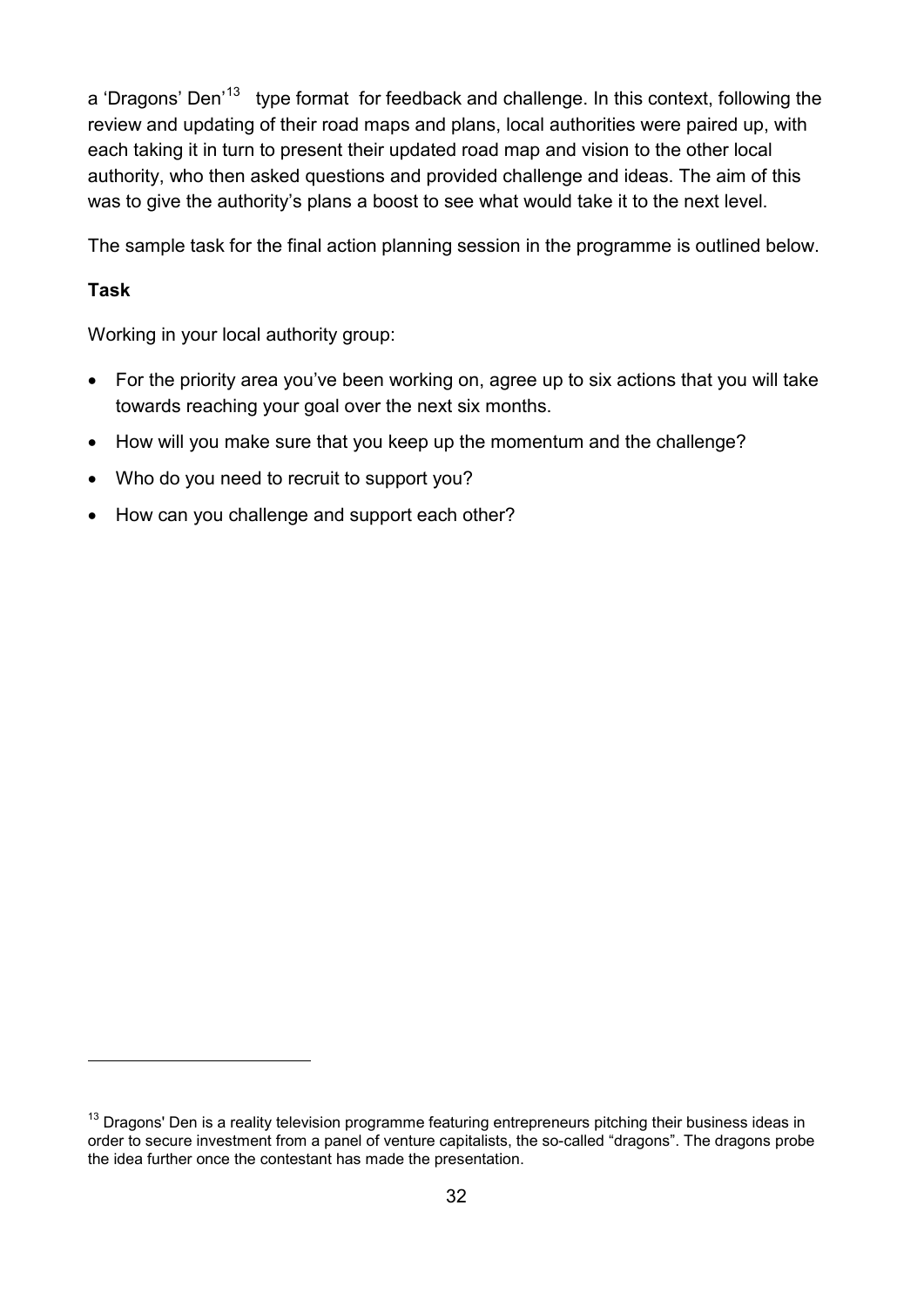# <span id="page-32-0"></span>**Concluding observations**

- The outcomes for children and young people who return home from care are poor. There has been an increase in policy focus on a national level and some areas are taking steps to prioritise this work.
- Peer support provides a valuable tool and mechanism for stimulating and sustaining change but requires visible endorsement as well as practical support.
- Creating supportive action learning environments within a local, regional or subregional area where peers learn from, and feel safe to, challenge each other can help to ensure that changes to practice are embedded and sustained through being seen as relevant, to and clearly anchored in, every-day practice.
- Working vertically, i.e. across tiers of managers and practitioners, can ensure that problems identified and actions taken are more widely shared – that strategic level changes are informed by practice reality and in turn, that policy rationale is understood. This in can create more dynamic and relevant solutions and a greater sense of ownership.
- Supported action learning sets across areas and peer groups or even across subregions or regions could provide the catalyst, and help to sustain the momentum.
- The services, interventions, skills and values (e.g. quality assessments which are analytical and rigorous, high intensity direct work with family, timely-decision-making) that typify effective practice in this area are not fundamentally different from those required for other areas of practice such as child protection and work with children and families on the edge of care. Therefore, reunification policy and practice has to be located in the wider context of all work with vulnerable children and families. Children and families experiencing reunification should have ongoing access to good quality services and practice skills as well as evidence-based interventions, thus increasing the likelihood for successful and sustainable positive outcomes.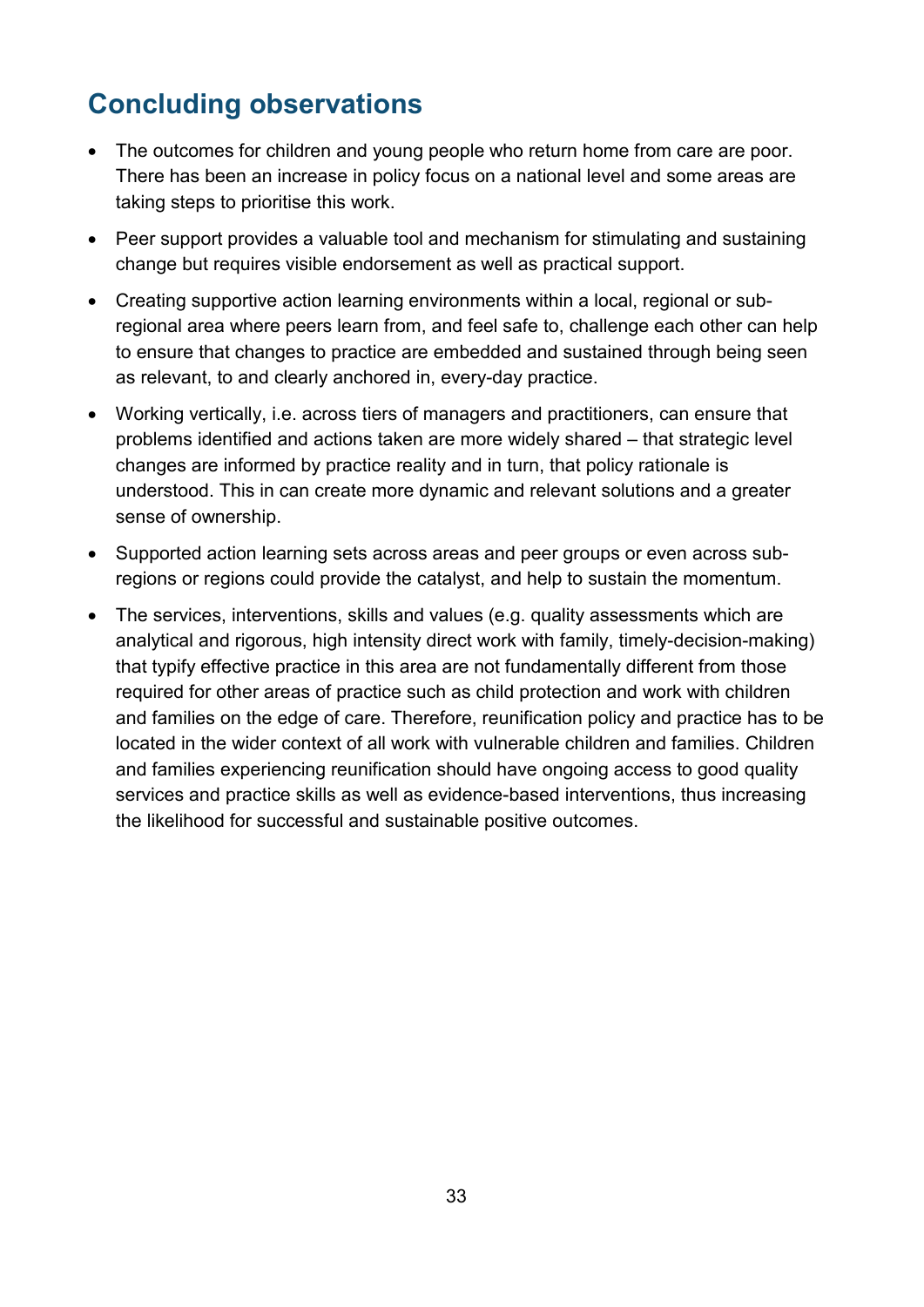# <span id="page-33-0"></span>**References**

Biehal, N (2006) *Reuniting looked after children with their families: a review of the research*, London: National Children's Bureau

Biehal, N (2007*) Reuniting children with their families: Reconsidering the evidence on timing, contact and outcomes*, BJSW vol 37, no5, PP807-824

Boddy (2013) *Understanding Permanence for Looked After Children: A review of research for the Care Inquiry, London: The Care Inquiry* 

Buckley E; Edwards A (2015*) Improving Practice in Respect of Children who Return Home from Care: Evaluation report on the Return Home from Care learning set programme*, London: Department for Education

Department for Education (2013) *Improving Permanence for Looked After Children Data Pack*. London: Department for Education

Douglas R, Ettridge D et al (1988*) Helping People Work Together: A guide to Participative Working Practices*, NISW Papers No.21

Dryden G et al (2015*), Appendix A of Improving practice in respect of children who return home from care*, London: Department for Education

Farmer E, et al (2008) *The Reunification of looked After Children with their Parents: Patterns, Interventions and Outcomes. Report to DCSF*

Farmer, E et al (2011) *Achieving Successful Returns from Care: What Makes Reunification Work?*, London: BAAF

Farmer E and Wijedasa D. (2012) *The reunification of looked after children with their parents: What contributes to return stability?*, British Journal of Social Work, pp:1-19.

Freedman, A.M (2011) *Using Action Learning for Organisational Change*, OD paractitioner Vol 43. No2

Holmes L (2014) *Supporting children and families returning home from care: Counting the Costs*. Loughborough University and NSPCC:

[http://www.lboro.ac.uk/media/wwwlboroacuk/content/ccfr/publications/Supporting%20chil](http://www.lboro.ac.uk/media/wwwlboroacuk/content/ccfr/publications/Supporting%20children%20and%20families%20returning%20home%20from%20care.pdf) [dren%20and%20families%20returning%20home%20from%20care.pdf](http://www.lboro.ac.uk/media/wwwlboroacuk/content/ccfr/publications/Supporting%20children%20and%20families%20returning%20home%20from%20care.pdf)

Lutman E. and Farmer E. (2012) *What contributes to outcomes for neglected*

*children who are reunified with their parents? Findings from a five year follow-up*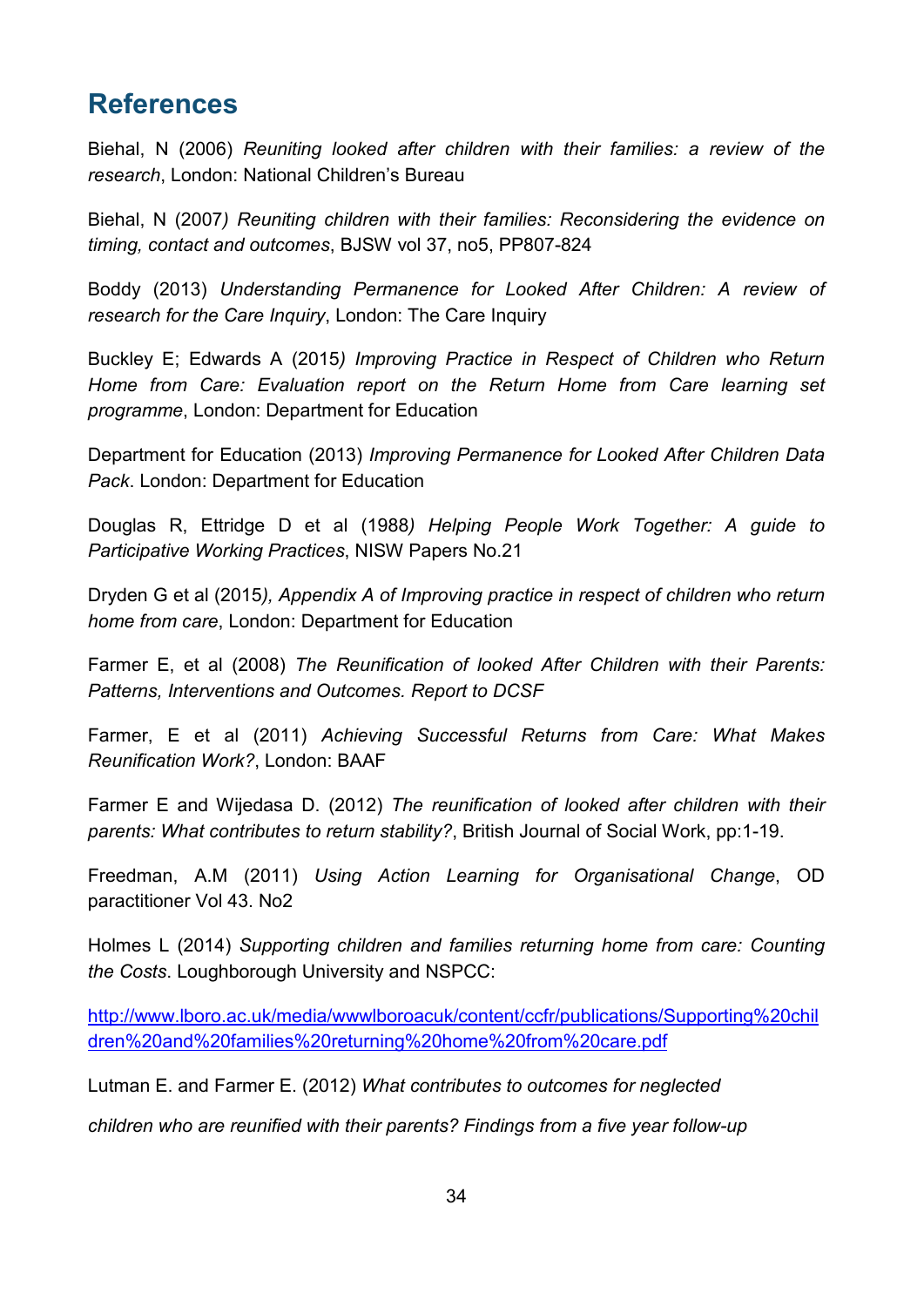*study*, British Journal of Social Work, doi:10.1093/bjsw/bcr184

Thoburn, J (2009) *Reunification of children in out-of-home care to birth parents or relatives: A synthesis of the evidence on process, practice and outcomes*, Munich: German Youth institute

Thoburn J, Robinson J, and Anderson B. (2012*) Returning children home from public care*, Research Briefing 42, Social Care Institute for Excellence.

<http://www.scie.org.uk/publications/briefings/briefing42/>

Turney D, Platt D, Selwyn J. and Farmer E. (2011) *Social work assessment of children in need: what do we know? Messages from research*. DFE-RBX-10-08. London: Department for Education.

Wade, J., Biehal, N. Farrelly, N. and Sinclair, I. (2011) *Caring for abused and neglected children: Making the right decisions for reunification or long-term care*, London: Jessica **Kingsley** 

Walter et al (2004) *Improving the use of research in social care practice*. SCIE Knowledge Review 7